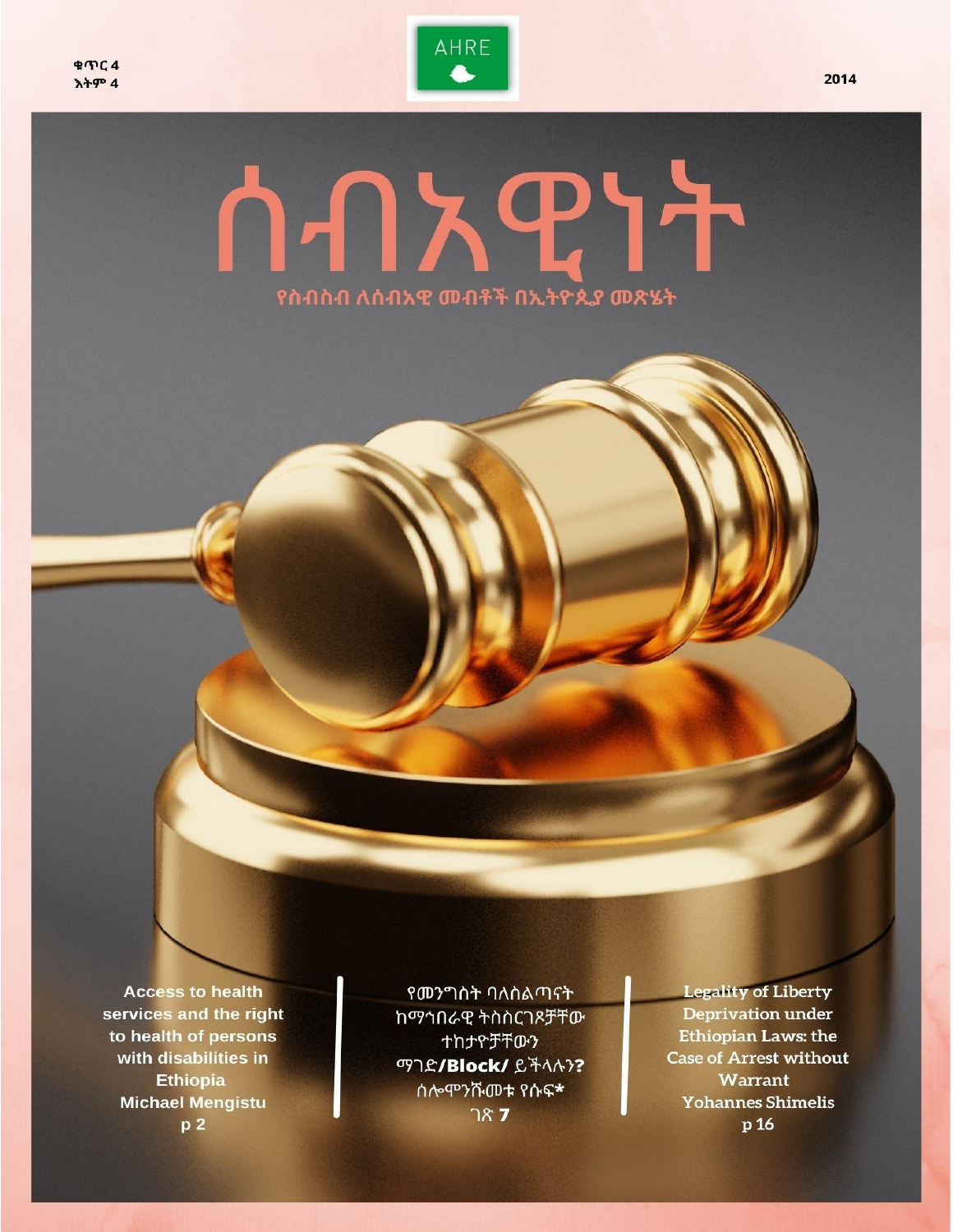#### አዘጋጆች

#### ዋና አዘጋጅ

#### ቃልኪዳን ተስፋዬ

በኮምፒውተር ሳይንስ የመጀመሪያ ዲግሪ በእንግሊዘኛ ቋንቋ እና ስነ-ጽሁፍ የሁለተኛ ዲግሪ ኢሜይል- [kalkidanzewde4@gmail.com](mailto:kalkidanzewde4@gmail.com)

## የህትመት ዲዛይነር ቤርሳቤህ ሰለሞን

ከድሬዳዋ ዩኒቨርሲቲ በህግ የመጀመሪያ ዲግሪ ከአዲስ አበባ ዩኒቨርሲቲ በሰብአዊ መብቶች ህግ የሁለተኛ ዲግሪ ኢሜይል- [solomonbersabeh19@gmail.com](mailto:solomonbersabeh19@gmail.com)

## አርታኢ

## ኖህ የሱፍ

ከወሎ ዩኒቨርሲቲ በህግ የመጀመሪያ ዲግሪ ከአዲስ አበባ ዩኒቨርሲቲ በሰብአዊ መብቶች ህግ የሁለተኛ ዲግሪ ተማሪ

ኢሜይል- [noahyesufyimer@gmail.com](mailto:noahyesufyimer@gmail.com)

## የህትመት አስተባባሪ ማህሌት ንጉሴ

ከባህር ዳር ዩኒቨርሲቲ በህግ የመጀመሪያ ዲግሪ ኢሜይል- [mahletnegussie12@gmail.com](mailto:mahletnegussie12@gmail.com)

## በዚህ መጽሄት ውስጥ የተካተቱት ጽሁፎች የጸሀፊዎቹ ሃሳብና አስትያየቶች ሲሆኑ ድርጅታዊ አቋምን አያመላክቱም።

### **Get in touch with us!**

Our official website at [https://ahrethio.org](https://ahrethio.org/) +251 910921294 [edenjossy2005@gmail.com](mailto:edenjossy2005@gmail.com) Telegram channel <https://t.me/AHREEthiopia> Facebook <https://www.facebook.com/AHREthio.org>

### **ርዕስ አንቀጽ**

ለሴቶች ምቹ የሆነች ሀገር እንፍጠር

በአለማችን በሴቶች እና ሴት ህፃናት ላይ እየደረሱ ያሉ ጥቃቶች በወረርሺኝ መጠን የህብረተሰብ ጤና ችግር በመሆን ተንሰራፍተው ይገኛሉ፡፡ ይህ ችግር በሃገራችን ሴቶች በከፍተኛ ደረጃ እየተጋፈጡት ያለ እውነታ ከመሆኑም በላይ የሴቶችን ህይወት እየቀጠፈ እና ሴቶችን ለስነ-ልቦናዊ፣ አካላዊ፣ ኢኮኖሚያዊ፣ ፖለቲካዊና እና ማሕበራዊ ችግሮች እየዳረገ ያለ አሳሳቢ ተግዳሮት ሆኗል፡፡ በተለይም ደግሞ እንደ ጦርነት እና ሌሎች እንደ ኮቪድ 19 ወረርሽኝ ያሉ ክስተቶች በሚከሰቱበት ጊዜ በሴቶች እና በሴት ህጻናት ላይ የሚፈጸሙ ጥቃቶች እጅጉን ይጨምራሉ፡፡

በሃገራችን በወረርሽኝ እና ጦርነት መከሰት ምክንያት በሺዎች የሚቆጠሩ ሴቶች እና ሴት ህፃናት እንደ መደፈር፣ ሞት፣ ስቃይና ሌሎች ፆታን መሰረት ያደረጉ ጥቃቶች ሰለባ ሆነዋል፡፡ በተጨማሪም በቅርቡ ታህሳስ 2014 ዓ.ም በአዲስ አበባ ከተማ እና አርባ ምንጭ ዩኒቨርሲቲ በሁለት ሴቶች ላይ ለጆሮ የሚዘገንኑና ጭካኔ የተሞላባቸው አሲድ መድፋት፣ ማቃጠል እና ግድያን የመሳሰሉ ፃታን መሰረት ያደረጉ ጥቃቶች ተፈፅመዋል፡፡ በአሁኑ ወቅት ፆታን መሰረት ያደረጉ በሴቶች ላይ የሚፈፀሙ ጥቃቶች በአለም ብሎም በሃገራችን ላይ እጅግ ተስፋፍቶ የሚገኝ፣ አስከፊ እና አሰቃቂ ከሆኑ የሰብአዊ መብቶች ጥሰቶች አንዱ ነው፡፡ የሴቶች መብቶች መሰረታዊ ሰብአዊ መብቶች መሆናቸው በኢ.ፊ.ደ.ሪ ህገ መንግስት እና ኢትዮጵያ በተቀበለቻቸው አለም አቀፍ ስምምነቶች የተደነገገ መሆኑ እሙን ነው፡፡ በመሆኑም ይህንን አሳሳቢ የሆነ በሴቶች ላይ የሚደርስ አስከፊ የሰብአዊ መብቶች ጥሰት ማስቆም እና ለሴቶች ምቹ ሃገር መፍጠር የመንግስት እና የሁሉም ሰው ሃላፊነት በመሆኑ እያንዳንዱ ዜጋ በቁርጠኝነት ችግሩን ለመቅረፍ እንድንቀሳቀስ በአፅንኦት እንጠይቃለን፡፡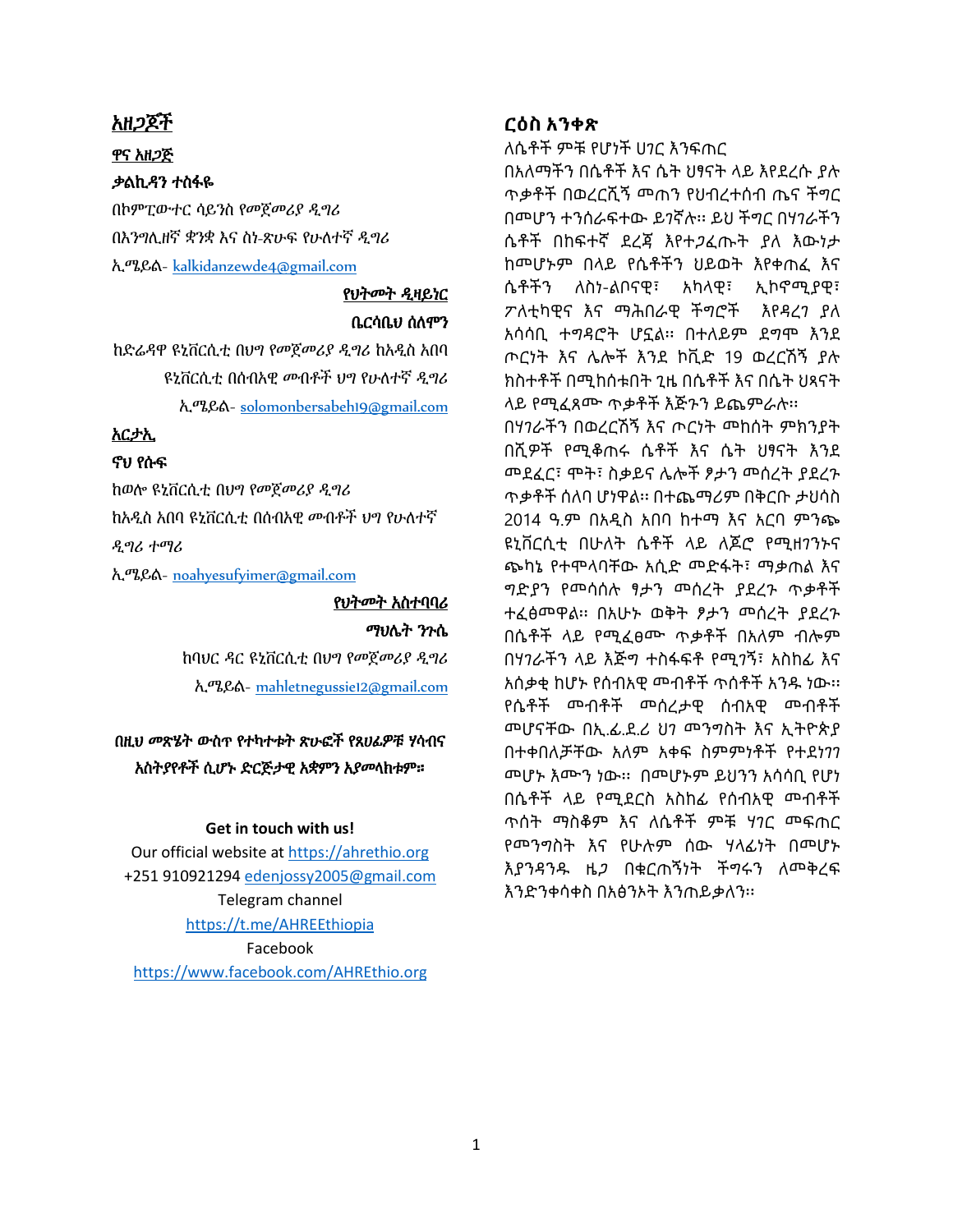## **Access to health services and the right to health of persons with disabilities in Ethiopia**

## **Michael Mengistu\***

United Nations International Children's Emergency Fund's (UNICEF) latest data on persons with disabilities in Ethiopia shows that nearly 9.3 percent of Ethiopia's total population has some form of disability.<sup>1</sup> Ranging from inaccessible sidewalks and street crossings to inadequate health services, persons with disabilities in Ethiopia face several challenges in order to go about their daily business and lead a quality life.<sup>2</sup> For example, children with disabilities in Ethiopia find it hard to access education when compared to their able-bodied peers. $3$ Persons with disabilities are also less likely to get jobs because of their condition.<sup>4</sup> In

addition, mainly because of infrastructural and medical equipment barriers, persons with disabilities, including children, lack access to health services.<sup>5</sup> However, human rights instruments, including the Convention on the Rights of Persons with Disabilities (hereafter CRPD), to which Ethiopia is a party dictate that persons with disabilities are entitled to equal opportunities and quality of life as others. More specifically, persons with disabilities have the right to health which allows them to access health facilities, goods, and services within safe physical reach.<sup>6</sup> This article analyzes Ethiopia's obligation under the right to health to address the challenges

<sup>\*</sup>The author has an LLM in human rights law from the University of Groningen, the Netherlands and an LLB degree from Addis Ababa University.

<sup>&</sup>lt;sup>1</sup> UNICEF, Situation and access to services of persons with disabilities in Addis Ababa: Briefing note, [<https://www.unicef.org/ethiopia/media/3016/file/3.S](https://www.unicef.org/ethiopia/media/3016/file/3.Situation%20and%20access%20to%20services%20of%20persons%20with%20disabilities%20in%20Addis%20Ababa%20Briefing%20Note.pdf) [ituation%20and%20access%20to%20services%20of](https://www.unicef.org/ethiopia/media/3016/file/3.Situation%20and%20access%20to%20services%20of%20persons%20with%20disabilities%20in%20Addis%20Ababa%20Briefing%20Note.pdf) [%20persons%20with%20disabilities%20in%20Addis](https://www.unicef.org/ethiopia/media/3016/file/3.Situation%20and%20access%20to%20services%20of%20persons%20with%20disabilities%20in%20Addis%20Ababa%20Briefing%20Note.pdf) [%20Ababa%20Briefing%20Note.pdf>](https://www.unicef.org/ethiopia/media/3016/file/3.Situation%20and%20access%20to%20services%20of%20persons%20with%20disabilities%20in%20Addis%20Ababa%20Briefing%20Note.pdf) accessed on January 09, 2021

 $2$  Kiya Ali, The Invisibles, Ethiopian Business Review [<https://ethiopianbusinessreview.net/the-invisibles/>](https://ethiopianbusinessreview.net/the-invisibles/) accessed on January 09, 2022

<sup>3</sup> Sirak Akalu Iyassu & Fiona McKinnon, Disability Rights are Human Rights: Pushing Ethiopia Towards a Rights-based Movement (Northwestern Journal of Human Rights, Vol. 29, Issue 1, January 2021) 59

<sup>5</sup> Tagel Tesfaye, Endrias Markos Woldesemayat, Nana Chea, Demelash Wachamo, Accessing Healthcare Services for People with Physical Disabilities in Hawassa City Administration, Ethiopia: A Cross Sectional Study, Risk Management & Healthcare Policy (Vol. 14, 2021) 3996; UN Committee on the Rights of Persons with Disabilities, Concluding observation on the initial report of Ethiopia, (November 2016), CRPD/C/ETH/CO/1, para. 53 "which states "access to health care and the capacity of health and social services to provide care for children with disabilities [in Ethiopia] is not sufficient, in particular in rural zones"

<sup>6</sup> UN Committee on Economic, Social and Cultural Rights, General Comment No. 14: The Right to the Highest Attainable Standard of Health (Art. 12), (11 August 2000), E/C.12/2000/4, para. 12 (b)

 $4$  UNICEF (n 1) 6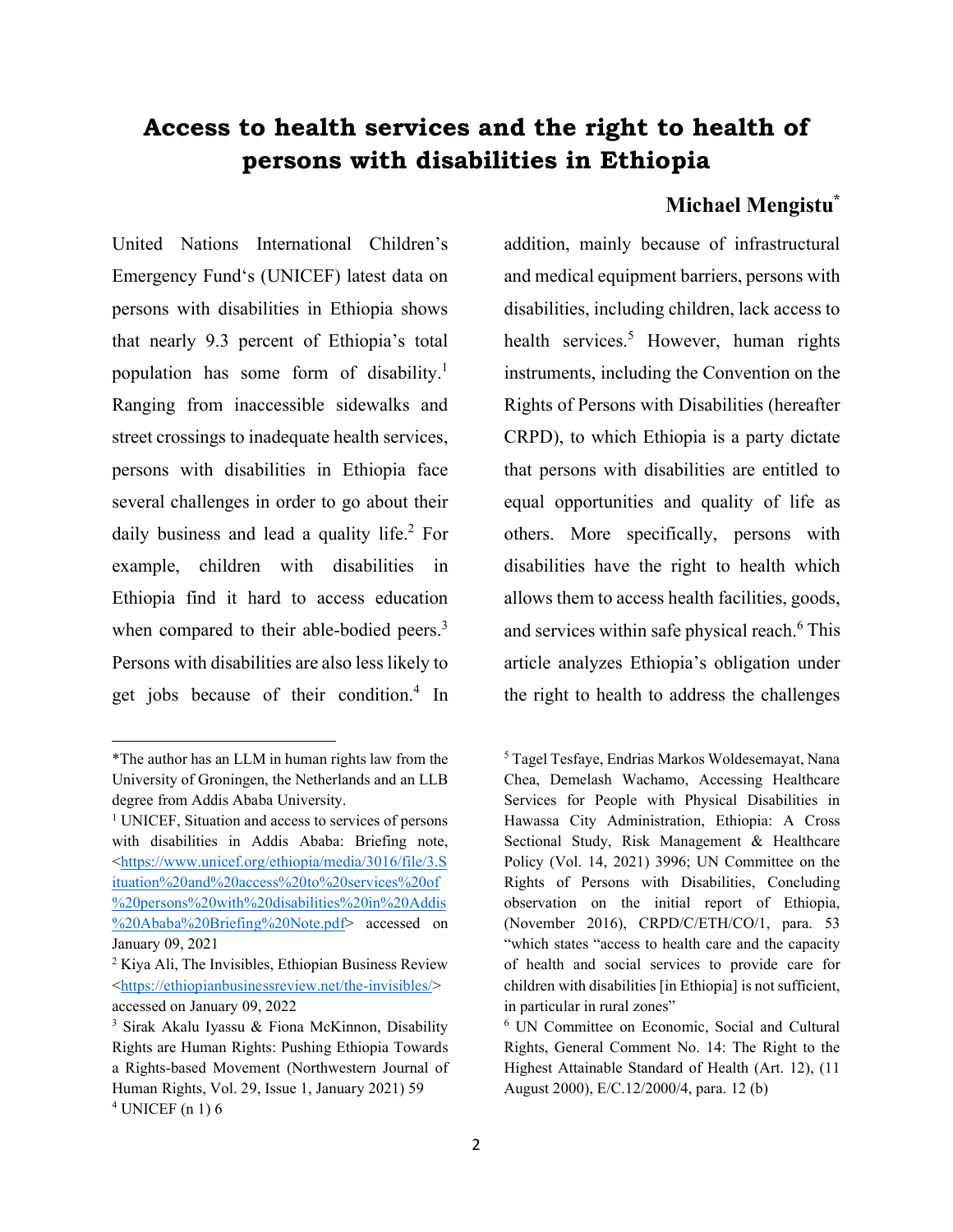faced by persons with disabilities in the health sector. It does so by describing the difficulties faced by persons with disabilities in accessing health services in Ethiopia.

## **Access to health services in Ethiopia and persons with disabilities**

A study which assessed access of health services by persons with disabilities in Hawassa discovered that out of the 326 study participants, 244 faced a minimum of one barrier (physical, medical equipment and/or communication related) to access health services.<sup>7</sup> According to the study, visually impaired people and people who use crutches faced difficulty in accessing health centers because of poor road network and absence of disability friendly transport.<sup>8</sup> On the other hand, persons with hearing impairment faced communication problems while others reported inconvenient patient admission beds, stretchers, and chairs.<sup>9</sup> Another study which was conducted on 15 persons with disabilities revealed that the visually impaired and persons with other physical disabilities struggled to access public owned pharmacies because of the pharmacies' inconvenient layout and design for persons with disabilities. For example, the participants could not access stairs that lead to the pharmacies. Individuals with hearing impairment were also unable to communicate with pharmacists. $10$ 

In addition to encountering problems when accessing health centers and medicines, persons with disabilities usually do not receive quality health information – which forms part of a health service<sup>11</sup> – and are vulnerable to diseases as a result.<sup>12</sup> For example, a study conducted in Addis Ababa on 426 young persons with disabilities shows that even though most of the study participants had knowledge about sexually transmitted diseases, they lack comprehensive knowledge "regarding sexual

 $7$  Tagel (n 5)

<sup>8</sup> Ibid, 3997; Mewded Chanyalew, Accessibility of health services for people with disability in Saint Peter General Hospital, Addis Ababa, Ethiopia, Master's Thesis, unpublished, (Addis Ababa University, November 2020) 46

<sup>9</sup> Tagel (n 5) 3997

<sup>10</sup> Nebiyou Dagnachew, Solomon Getnet Meshesha, and Zelalem Tilahun Mekonnen, A qualitative exploration of barriers in accessing community pharmacy services for persons with disabilities in Addis Ababa, Ethiopia: A cross sectional

phenomenological study (BMC Health Service Research, Vol. 21, May 2021) 4

<sup>&</sup>lt;sup>11</sup> World Health Organization, Delivering quality health services: A global imperative for universal health coverage, 2018, 18

<sup>12</sup> Alemayehu Gonie Mekonnen, Alebachew Demelash Bayleyegn, Yared Asmare Aynalem, Tigist Demssew Adane, Mikyas Arega Muluneh, Abayneh Birlie Zeru, Determinants of Knowledge, attitudes, and practices in relation to HIV/AIDS and other STIs among people with disabilities in North-Shewa zone (PLoS ONE, Vol. 15, No. 10, 2020) 7 - 8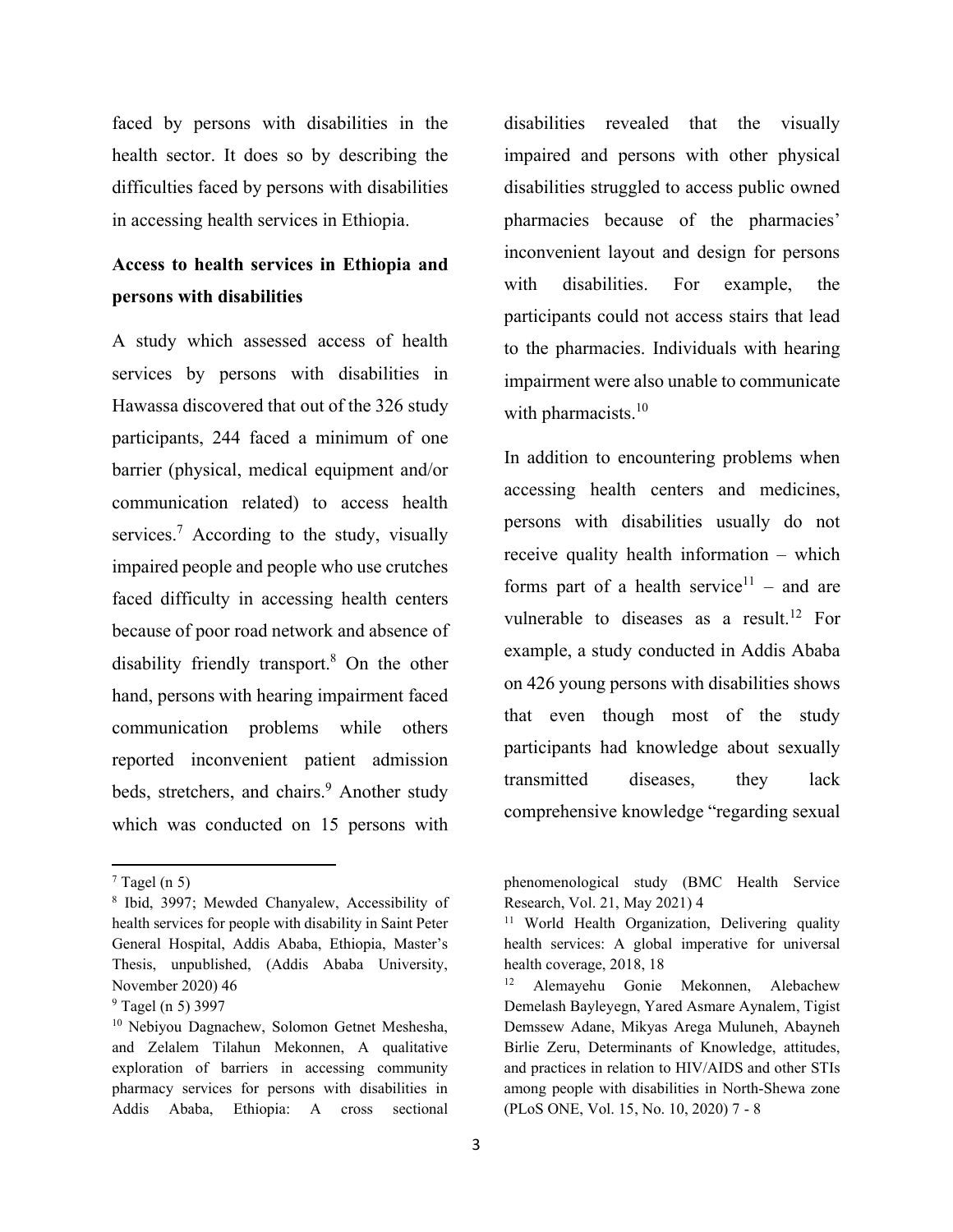and reproductive health related issues such as awareness of the full range of family planning methods, types of sexually transmitted infections and means of HIV prevention".13 The study also discovered that because of lack of adequate information, the study participants were reluctant to utilize services on sexual and reproductive health.<sup>14</sup>

As described in this article, persons with disabilities in Ethiopia including children face a number of problems in accessing health services. However, Ethiopia is a party to international human rights treaties such as the International Covenant on Economic and Social Rights (hereafter ICESCR) and CRPD which protect the right to health of persons with disabilities. The obligation of Ethiopia to realize the right to health of persons with disabilities is discussed below.

## **The right to health and access to health services for persons with disabilities**

The right to health of persons with disabilities is protected under articles 12 (1) of the ICECSR and 25 of the CRPD which state that persons with disabilities have the right to the enjoyment of the highest attainable standard of health without discrimination on the basis of disability. And States, by virtue of article 25 (a) of the CRPD, have to "provide persons with disabilities with the same range, quality and standard of free or affordable health care and programs as provided to other persons". In other words, based on the explanation given by the UN Committee on Economic, Social and Cultural Rights (hereafter CESCR) under its fifth general comment on the rights of persons with disabilities, "the right to physical and mental health also implies the right to have access to, and to benefit from, those medical and social services - including orthopedic devices which enable persons with disabilities to become independent, prevent further disabilities and support their social integration".<sup>15</sup> In addition, the CESCR has stated that accessibility of health services is one of the four essential elements of right to health which are availability, accessibility, acceptability, and quality.<sup>16</sup> Accordingly,

<sup>&</sup>lt;sup>13</sup> Tigist Alemeu Kassa, Tobias Luck, Asegedech Bekele, and Steffi G. Riedel-Heller, Sexual and reproductive health of young people with disability in Ethiopia: A study on knowledge, attitude and practice: A cross-sectional study (Global Health, Vol. 2, No. 5, 2016) 10

<sup>15</sup> Committee on Economic, Social, and Cultural Rights, General Comment No. 5: Persons with Disabilities, (adopted on 9 December 1994), E/1995/22, para. 34

<sup>16</sup> UN Committee on Economic, Social and Cultural Rights, General Comment No. 14: The Right to the Highest Attainable Standard of Health (Art. 12), (11 August 2000), E/C.12/2000/4, para. 12

<sup>14</sup> Ibid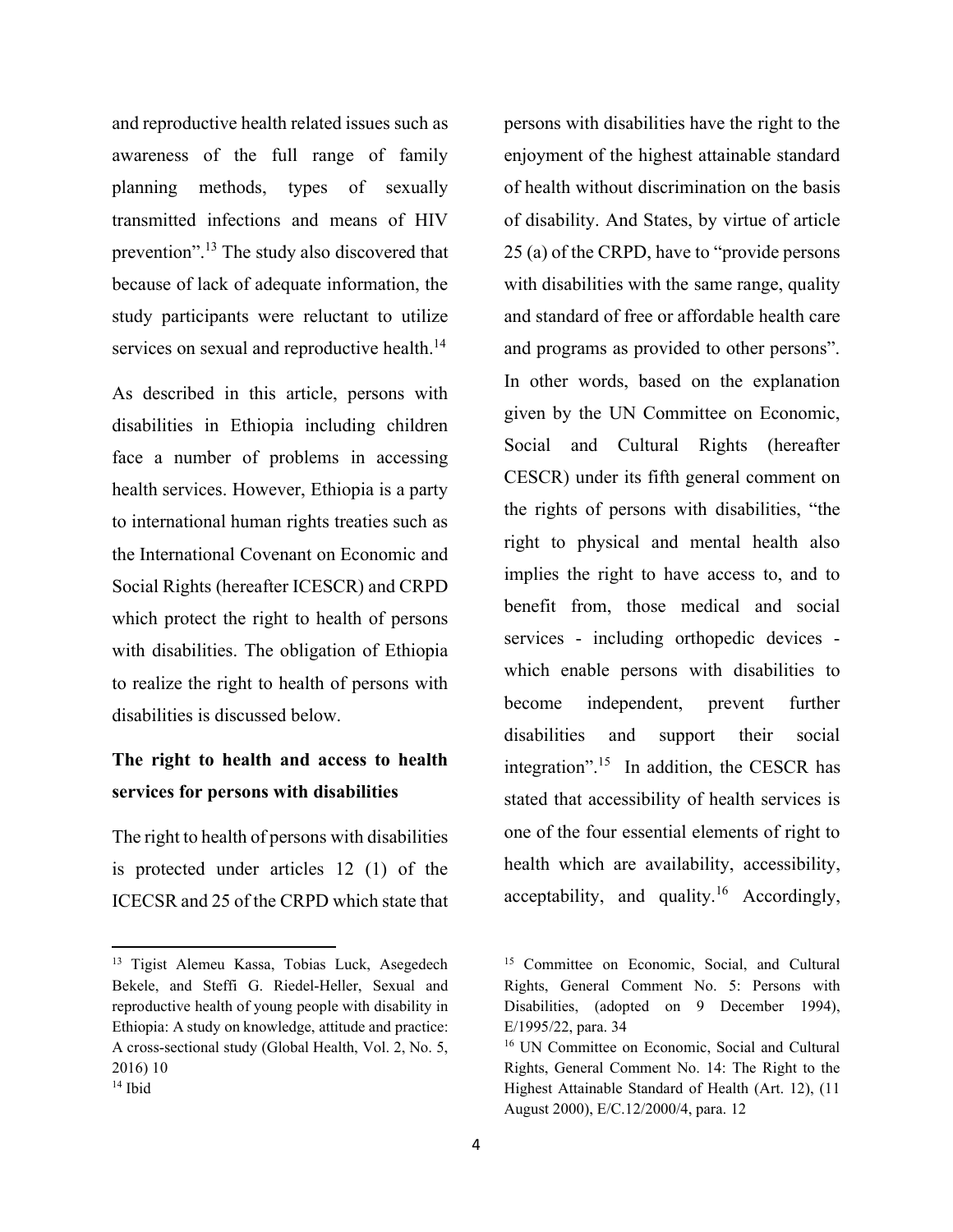accessibility entails that health facilities, goods, and services have to be accessible to everyone without discrimination for all sections of the population including persons with disabilities.<sup>17</sup> Accessibility also includes the "right to seek, receive and impart information and ideas concerning health issues".18 Therefore, it can clearly be seen from these two articles that persons with disabilities have the right to enjoy health services, including the right to receive health information, equally with others and States have the obligation to implement this right. But what constitute the obligation of States to implement the right to health of persons with disabilities?

The CESCR has provided an authoritative explanation on the obligation of states to implement the right to health of individuals under its fourteenth general comment on health. Accordingly, "the right to health, like all human rights, imposes three types or levels of obligations on States parties: the obligations to respect, protect and fulfil".<sup>19</sup>

The obligation to respect requires states to refrain from denying equal access to health services for everyone including persons with disabilities.<sup>20</sup> Under the obligation to protect, States are obliged to prevent third parties from interfering in the right to health of persons with disabilities.<sup>21</sup> Finally, the obligation to fulfill obliges states to take positive measures such as adopting appropriate legislative, administrative, budgetary, judicial, and promotional measures that enable and assist persons with disabilities to enjoy the right to health. $^{22}$ However, it should be noted that since the right to health is a social and economic right, these obligations are going to be achieved progressively based on the level of development of States and available resources.<sup>23</sup> Nevertheless, even though the right to health of persons with disabilities is going to be achieved progressively, States have obligations which are of immediate effect.<sup>24</sup> One of these obligations of immediate effect is the obligation of States to

<sup>&</sup>lt;sup>17</sup> UN Committee on Economic, Social and Cultural Rights (n 6)

<sup>18</sup> Ibid.

<sup>19</sup> Ibid, para. 33; UN Committee on Economic, Social, and Cultural Rights, The Maastricht Guidelines on Violations of Economic, Social, and Cultural Rights, (27 November 2000), E/C.12/2000/13, guideline 6 <sup>20</sup> UN Committee on Economic, Social and Cultural Rights 6, para. 34

 $21$  Ibid, para. 33

 $22$  Ibid, para. 33 and 37

<sup>23</sup> International Covenant on Economic, Social and Cultural Rights (adopted 16 December 1966, entered into force 3 January 1976), 993 UNTS 3, article 2 (1) <sup>24</sup> UN Committee on Economic, Social and Cultural Rights, General Comment No. 3: The Nature of States Parties' Obligations (Art. 2 Para. 1, of the Covenant (14 December 1990), E/1991/23, para. 1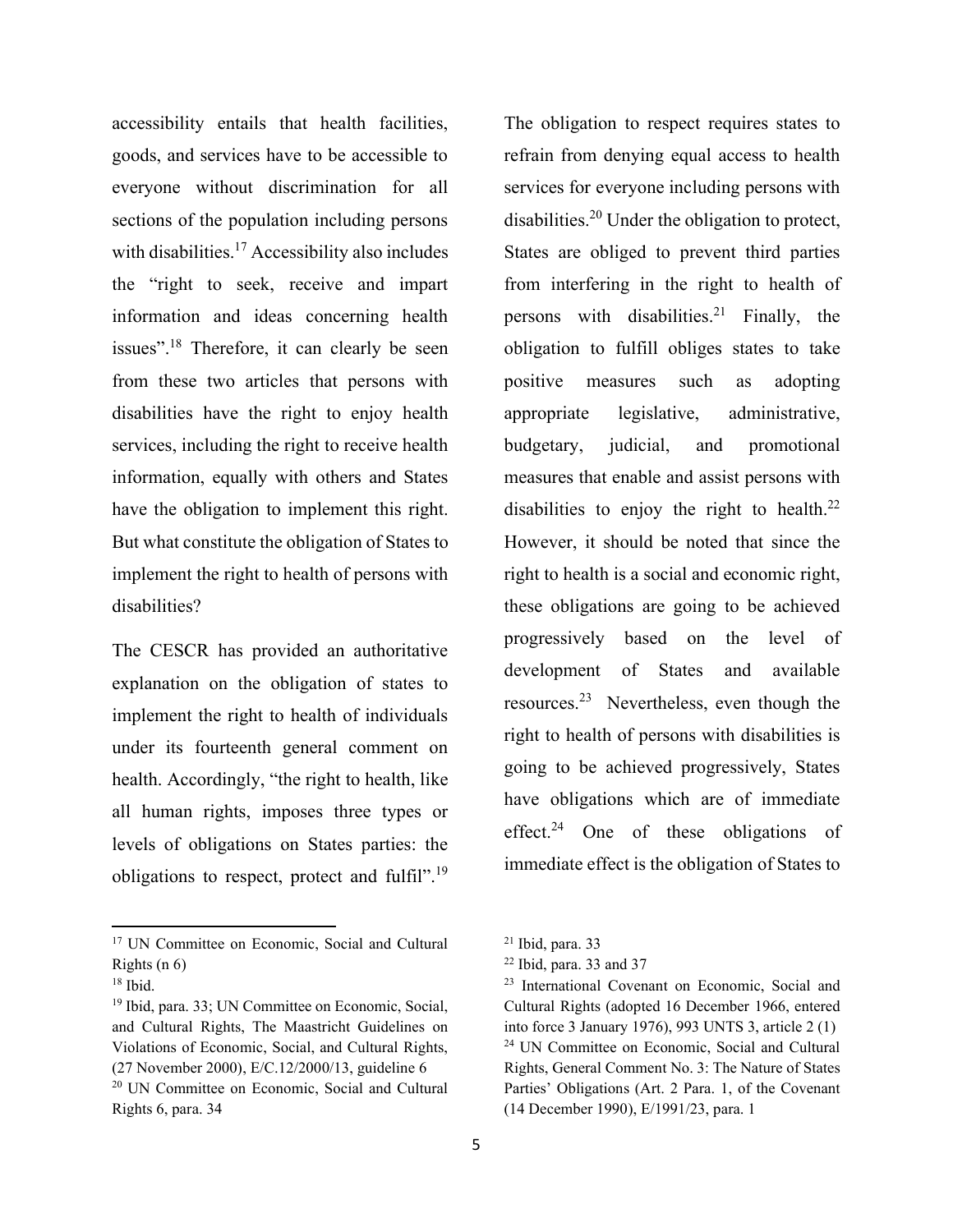take steps towards fulfilling the right to health of persons with disabilities.<sup>25</sup>

#### **Concluding remarks**

As explained in this article, persons with disabilities face several challenges in accessing health services in Ethiopia. But as a State party to the ICECSR and CRPD, Ethiopia is required to implement its obligation to respect, protect, and fulfill the right to health and make health services accessible for persons with disabilities. However, given the level of development of the country, it is not possible to improve the health sector for everyone at once. As a result, Ethiopia should take steps towards addressing the challenges in delivering health services – including disseminating health information – to progressively realize the right to health of persons with disabilities. For example, Ethiopia could implement strategies to utilize its health budget sufficiently in order to make hospitals, health centers, and pharmacies friendly to persons with disabilities. Ethiopia could also collaborate with national and international organizations to gain resources and increase the budget it allocates to persons with disabilities. Moreover, the State and other

<sup>25</sup> Ibid; UN Committee on Economic, Social and Cultural Rights (n 6) para. 30

stakeholders have to create awareness among the relevant government authorities such as the Ministry of Health and health bureaus of Regional States on how to incorporate the interests of persons with disabilities when constructing health centers. Civil societies should also help the Government to better the health services that are provided to persons with disabilities by providing material resources and relevant skills.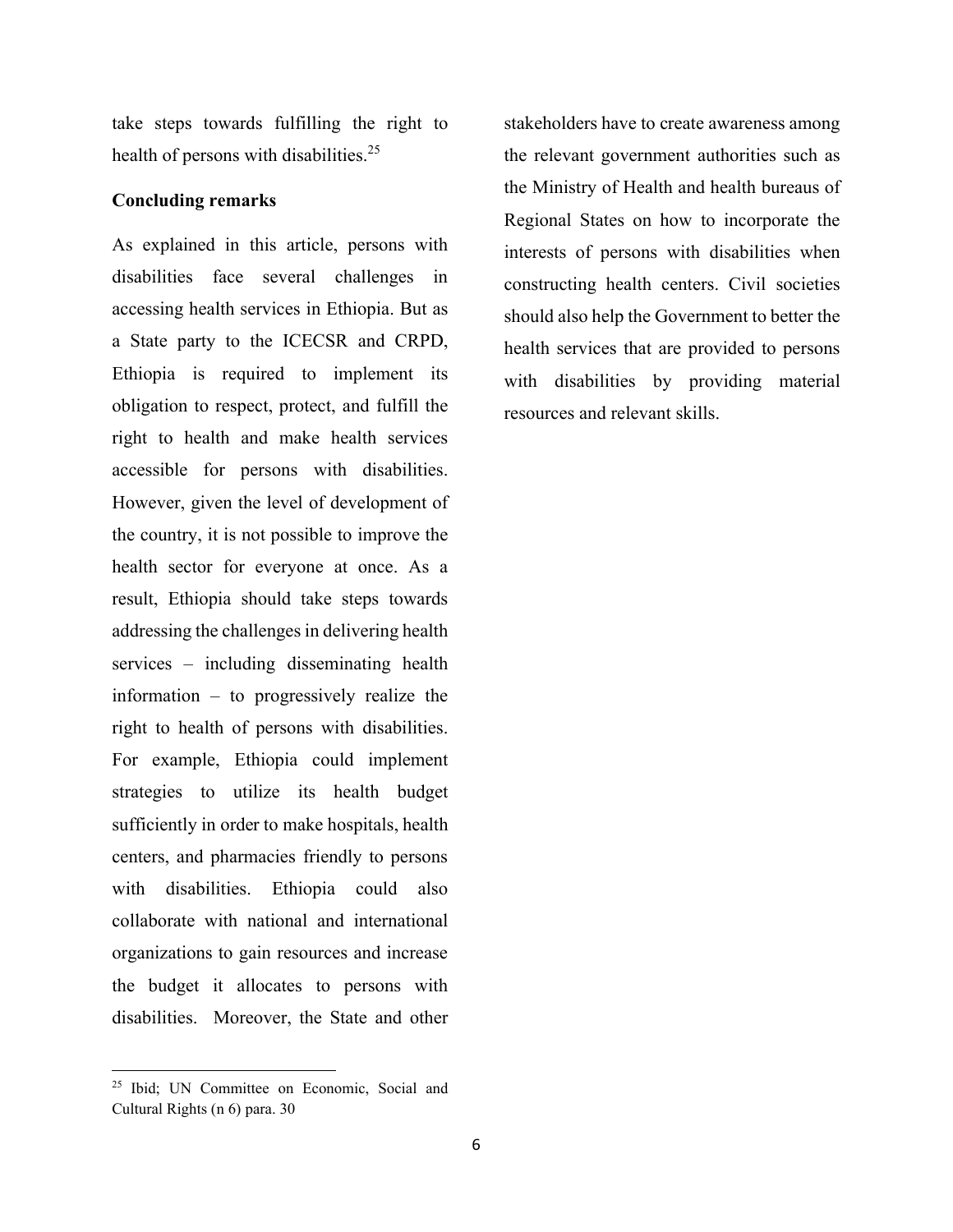## **የመንግስት ባለስልጣናት ከማኅበራዊ ትስስር ገጾቻቸው ተከታዮቻቸውን ማገድ/Block/ ይችላሉን?**

**ሰሎሞን ሹመቱ የሱፍ\***

#### **አህጽሮት**

ማህበራዊ ሚዲያ *(*ፌስቡክ፡ ቲዊተር እና ሌሎችም*)* እጅግ ጠቃሚ የሆኑ የመገናኛ፣ ሀሳብ የመለዋወጫ ሥርአቶች ሆነዋል። ይህ የሀሳብ መለዋወጫ ሥርአት የመሆናቸው ጉዳይ ከእያንዳንዱ ግለሰብ አልፎ የመንግስት ከፍተኛ ባለስልጣናት ጭምር ከሚያገለግሉት ማህበረሰብ ጋር እንዲገናኙ ያስቻለ ሆኗል። በሀገራችንም በተለይም ባለፉት ሁለትና ሶስት አመታት ከፍተኛ የመንግስት ባለስልጣናት ከጠቅላይ ሚኒስቴሩ ጀምሮ እስከታችኛው የአመራር እርከን ያሉ ባለሥልጣናት የፌስቡክና የትዊተር ተጠቃሚዎች ናቸው። ከማህበረሰቡም ጋር የማህበራዊ ትስስር ሚዲያዎችን በመጠቀም ሀሳባቸውን እና የዕለት ከዕለት ተግባራቶቻቸውን የሚያስተዋወቁ መረጃዎችን ለመለዋወጥ እና ከማህበረሰቡም መረጃ ለማግኘት እና ለመገናኘት ሰፊ እድል ፈጥሮላቸዋል። ይህ አይነቱ እንቅስቃሴ በባለስልጣናትና በተገለጋዩ ማህበረሰብ መካከል ጥሩ የመረጃና የሀሳብ ልዉዉጥ መኖር ያስችላልና ተጠናክሮ መቀጠል ያለበት እንደሆነ እሙን ነው።

ይሁንና ባለስልጣናቱ አንዳንድ ጊዜ እነሱን የሚከተሉ የማህበረሰቡ አባላት በማህበራዊ ሚዲያ ጎጾቻቸው ላይ የሚወጡ መረጃዎችን ማየት ፣መልዕክት መላክ፣ እንዲሁም አስተያየት መስጠት እንዳይችሉ በሚያደርግ መልኩ ያግዷቸዋል *(Block)* ያደርጓቸዋል። ይህም የሚሆነው በብዛት ባለስልጣናቱ በሚያሰራጯቸው አስተያየቶች ወይም በሚያጋሯቸው ሃሳቦች ላይ ጠንከር ያለ ትችት አዘል አስተያየቶችን የሚጽፉ ግለሰቦች ላይ ነው። ታድያ በዚህ ጉዳይ ላይ ግለሰቦቹ ከባለስልጣናቱ ገጾች ላይ ሲታገዱ የመናገር ነጻነታቸውን እንዲሁም መረጃ የማግኘትና ሀሳብን በነፃነት የመግለፅ መብታቸውን እየተነፈጉ አይደለምን*?* የሚለዉን፡ጉዳይ መመልከት ያስፈልጋል። ይህ ፅሁፍ እነዚህ የመንግስት ባለስልጣናት ያሏቸው የማህበራዊ ትስስር ገጾች ከማንኛውም ግለሰብ የትስስር ገጽ የሚለያቸው ነገር ምንድነው*?* የሚለውን ጉዳይም በመመልከት ሁለቱ ሀሳቦች የሚዳሰሱበት ጽሁፍ ነው፡፡

**ቁልፍ ቃላት፡-** ሀሳብን የመግለፅ መብት፣ ማህበራዊ ሚዲያ፣ የመንግስት ባለስልጣን፣ ማገድ፣

## **ማህበራዊ ሚዲያና የመንግስት ባለስልጣናት**

ማህበራዊ ሚዲያ በባለስልጣናትና በማህበረሰቡ መካከል አይነተኛ የሆነ የመረጃ መለዋወጫ መንገድ ሆኗል። አሁን ላይ ሁሉም የመንግስት ባለስልጣናት በሚባል ደረጃ የማህበራዊ ሚዲያ ገጾች አሏቸው። እነዚህ ባለስልጣናት የማህበራዊ ሚዲያ ሲከፍቱ በግል ስማቸው የሚከፍቱት

ቢሆንም የሚሰሩበት ተቋም የሚሰሯቸውን ስራዎችና መረጃዎች የሚያጋሩበት አይነተኛ መድረክ እየሆነ ይገኛል፡፡ ይህም መሆኑ ታዲያ የባለስልጣናትን የማህበራዊ ሚዲያ ገፆች "ማህበረሰብ የተጠራበት የስብሰባ ቦታ እና ዘመናዊ የህዝብ አደባባይ (Public Forum and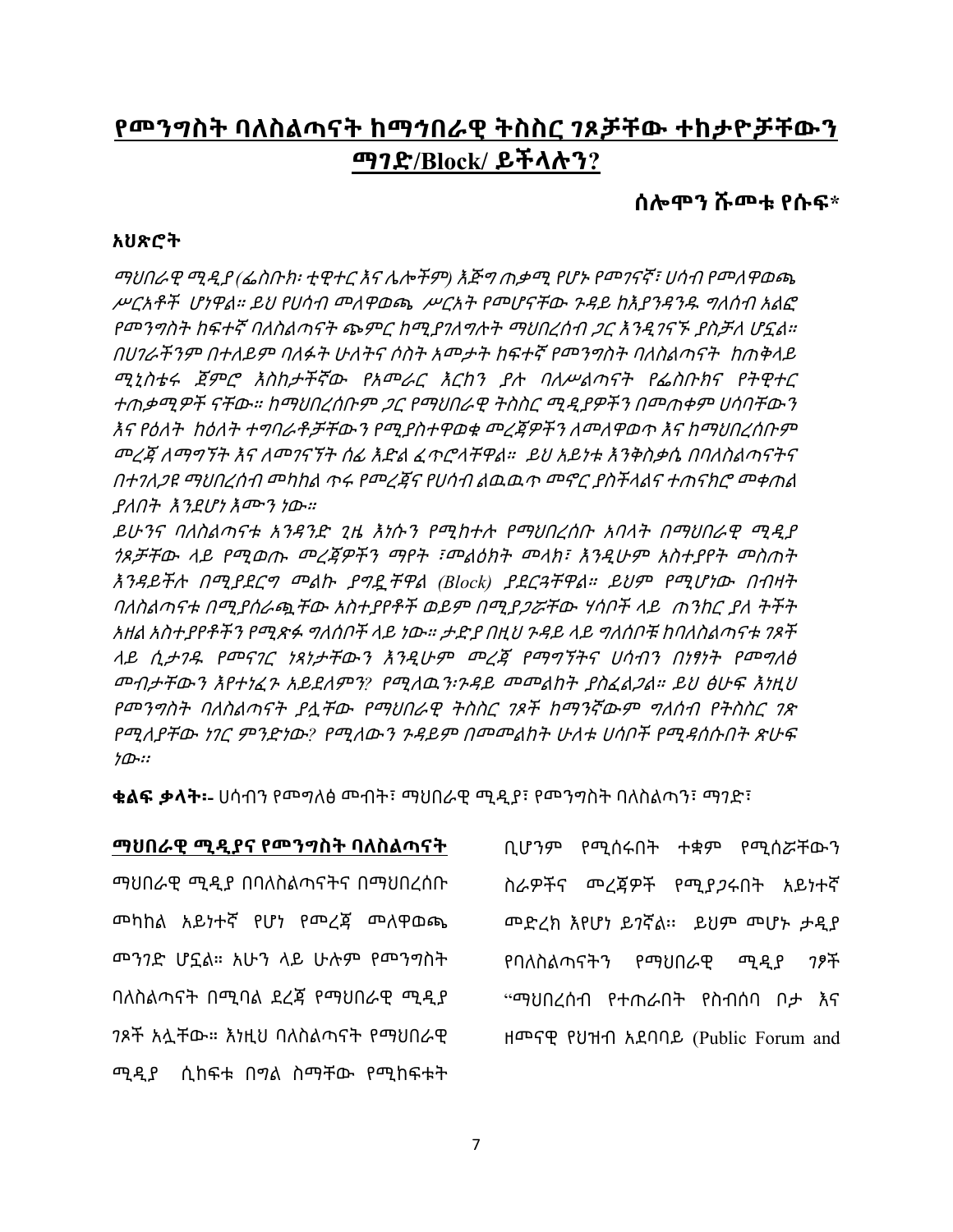Modern Public Square)" ለመባል አብቅቷቸዋል።

<sup>ነ</sup>የባለስልጣናቱ የማህበራዊ ሚዲያ *ገ*ፆች እንደ ስብሰባ ቦታ እና ዘመናዊ አደባባይ (Public Forum and Modern Public Square) የሚቆጠሩት ባለስልጣናቱ በተቀበሉት የመንግስት ሀላፊነት ላይ የሚያከናዉኗቸውን ተግባራት የሚገልፁባቸዉ ከሆነ ነው።<sup>2</sup> ይህ ሁኔታ በባለስልጣናትና በማህበረሰቡ መካከል የሚደረጉ የመረጃ ልዉዉጦችን ቀላልና ቀልጣፋ እንዲሆን ያስቻለ ነው። በተጨማሪም ከእዚህ በፊት በነበሩት የመረጃ መለዋወጫ መንገዶች ማለትም ጋዜጣ፣ ሬድዮ፣ ቴሌቪዥን፣ መጽሀፍት ወዘተ በመሳሰሉት የማይገለጹ በማህበራዊ ሚዲያው ግን የሚገኙ በርካታ መልዕክቶች ይኖራሉ።<sup>3</sup>

## **የመንግስት ባለስልጣናት ማህበራዊ ሚዲያ**

#### **ገፅና ሀሳብን በነጻነት የመግለጽ መብት**

| በማኅበራዊ            | ሚዲያ     | ባለስልጣናቱ |
|-------------------|---------|---------|
| በሚያሰራጯ <i>ቸ</i> ው | አስተያየቶች | ወይም     |

**<sup>\*</sup>**ጸሐፊው ከባሕር ዳር ዩኒቨርሲቲ በሕግ የመጀመሪያ ዲግሪ አለው፣ ረዳት ሌክቸረር (ባሕር ዳር ዩኒቨርሲቲ) ኢሜይል [solshumetu@gmail.com](mailto:solshumetu@gmail.com) ፀሐፊው ስብስብ ለሰብአዊ መብቶች በኢትዮጵያ ይህን አይነት መፅሔት በማስጀመሩ ታላቅ አክብሮት አለው፡፡ በመቅጠልም ረቂቅ ፅሁፉን ጊዜ ሰጥተው ገንቢ ሀሳብና አስተያየትን ለሰጡት ሁሉ ላቅ ያለ ምስጋናዉን ያቀርባል፡፡

*በሚያ<i>ጋሯቸው ሃሳቦች* ላይ ማህበረሰቡ የሚሰማዉን ስሜት እና ያሉትን አስተያየቶች ያስቀምጣል። በዚህ ሁኔታ ላይ ደግሞ አሉታዊ የሆኑና ለባለስልጣናቱ የማይመቹ ከፍተኛ ትችት የያዙ አስተያየቶች ሊሰጡ ይችላሉ። በዚህ ምክንያት አንዳንድ ባለስልጣናት ሰዎች በተደጋጋሚ ጠንከር ያሉ ትችት አዘል አስተያየቶችን በመስጠታቸው ምክንያት ገጻቸው ላይ የሚያሰራጯቸዉን ሀሳቦች እና መልእክቶች እንዳይደርሷቸውና እንዳይመለከቱ እንዲሁም ሀሳብ አስተያየታቸውን በነጻነት መግለጽ እንዳይችሉ ያግዷቸዋል ። ታዲያ ይህ ሁኔታ የዜጎችን ሀሳብን በነጻነት የመግለጽ መብትና መረጃ የማግኘት መብትን ይገድባል ወይስ አይገድብም? ባለስልጣናቱ በገጾቻቸው ላይ አሉታዊ፣ ደስ የማያሰኙ፣ መጥፎ አስተያየቶች ምክንያት ዜጎችን ከገጾቻቸው ማገድ ይችላሉን?

<sup>3</sup> አሁን ባለዉ የእኛ ሀገር ሁኔታ እንኳን የመንግስትም ይሁኑ የግል ሚዲያዎች የጠቅላይ ሚንስትሩን ሀሳቦችና የእለት ዉሎዎች መረጃ የሚያገኙት ከፌስቡክና ከትዊተር ገፆቻቸው ከሆነ ሰነባብቷል፡፡ ይህ ሁኔታ የማህበራዊ ሚዲያ ተጠቃሚ ለሆነው ማህበረሰብ በቀላሉ መረጃ የሚያገኝበትን መንገድ የፈጠረ መሆኑ ቢታመንም ከዜናቸው ዉጭ ሌላ ይሄ ነው የሚባል ሰዉ የሚከታተለው መርሀ ግብር የሌላቸዉን የመንግስት ሚዲያዎችን እየጎዳ ነው የሚል ትችትም ይሰነዘራል፡፡

<sup>&</sup>lt;sup>1</sup> Blevins & Wesner, Access to Government Officials in the Age of Social Media*,* Journal of Civic Info, Vol. 1, No. 1, 2019, P.30  $<sup>2</sup>$  Ibid</sup>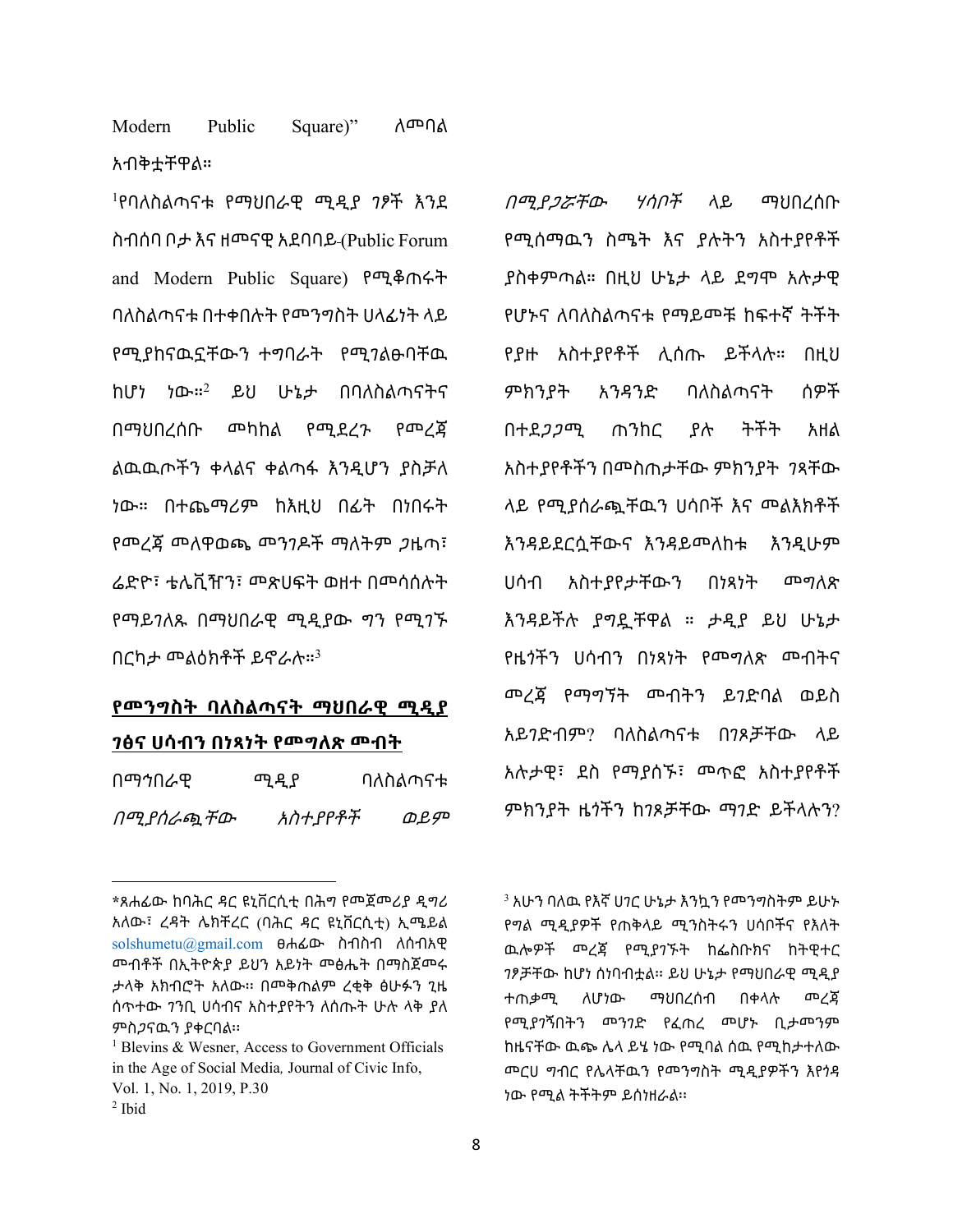እንደሚከተለዉ እንመልከት፡፡ ሀሳብን በነጻነት የመግለጽ መብት በአለም አቀፉ የሰብአዊ መብቶች ድንጋጌ (UDHR) አንቀጽ 19 4 ላይ እንዲሁም በአለም አቀፉ የሲቪልና ፖለቲካ መብቶች ቃልኪዳን አንቀጽ 19 ላይ ተደንግጎ ይገኛል። $^5$  በአገራችን ህገ-መንግስትም አንቀጽ 29 $^6$ ላይ በግልጽ ተደንግጎ እናገኘዋለን። ሀሳብን በነጻነት የመግለጽ መብት ሰፊ ወሰንና ይዘት ያለው መብት ነው። ይህ መብት ለዜጎች ሀሳባቸውን የመያዝ፣ መረጃ የመጠየቅ ፣ መረጃ የማግኘት፣ በመረጡት ማንኛውም ዘዴ ያገኙትን መረጃ የማሰራጨት መብቶችን የሚያካትት ነው፡ ፡ 7 የዚህ መብት ወሰን በዚህ ብቻ አያበቃም፤ ይልቁንም የሚሰነዘረው ሀሳብና አስተያየት ሌሎችን የሚያስከፋ ቢሆንም ጭምር በዚህ የመብት ወሰን ዉስጥ ከለላ ተሰጥቶት እናንኘዋለን። <sup>8</sup>ይህም ሀሳብን በነጻነት የመግለጽ መብት ቃላትን ከአንደበት አዉጥቶ ከመናገር የተሻገረ ፅንሰ ሀሳብ መሆኑን ያሰረዳናል። በማንኛውም አይነት መንገድ ሀሳብን የማጋራት

በሚሉት ጥያቄዎች ዙሪያ ካሉት የሀገራት ልምዶች

አንጻርና የፀሀፍትን ሀሳብ መሰረት አድርገን

<sup>4</sup> Universal Declaration of Human Rights, (UDHR), 1948, Art 19

መብትን ያጠቃልላል ሲባል በቴሌቪዥን፥ በሬድዮ፥ በመጽሐፍትና በሌሎችም የጥበብ ስራዎች መሰል ሀሳብ መለዋወጫ መንገዶች በተጨማሪ የዘመን ሂደት ያመጣቸውን አዳዲሶቹን መረጃ የመለዋወጫ መንገዶች ማለትም ማህበራዊ ሚዲያውንም ጭምር እንደሆነ መረዳት ይቻላል። $^9$ 

በእርግጥ ሀሳብን በነጻነት የመግለጽ መብት ፍጹማዊ/ ገደብ የማይጣልበት/ መብት አይደለም። ከላይ የጠቀስናቸው ህግጋት በራሳቸው ይህ መብት ለምንና በምን ምክንያቶች ገደብ ሊጥልበት እንደሚችል በግልጽ አመላክተዋል። በተለይም በአለም አቀፉ የሲቪልና ፖለቲካ መብቶች ቃልኪዳን ላይ በአንቀጽ 19(3) እንደተቀመጠው የዜጎችን ሀሳብን በነጻነት የመግለጽ መብት ለመገደብ በግልጽ በህግ የተደነገገ ፣ሕጉ ባስቀመጣቸው ቅቡል ለሆኑ ምክንያቶች፣ለዴሞክራሲያዊ ማህበረሰብ ግንባታ አስፈላጊ መሆን አለበት።<sup>10</sup> በጥቅሉ የገደብ እርምጃው ቅቡል ለሆኑ ምክንያቶች ግልጽ በሆነ

<sup>5</sup> International Covenant on Civil and Political Rights (ICCPR), 1966, Art 19

<sup>6</sup> The Constitution of the Federal Democratic

Republic of Ethiopia (Federal Negarit Gazeta, 1 st Year, Proclamation No, 1/1995) Art 29

<sup>7</sup> See Human Right Committee, General Comment No 34 on Art 19: Freedom of Opinion and expression, CCPR/C/ GC/34, 12 Sep 2011, Para. 49.

<sup>8</sup> Ibid

<sup>&</sup>lt;sup>9</sup> Ibid

 $10$  ICCPR, Art 19(3)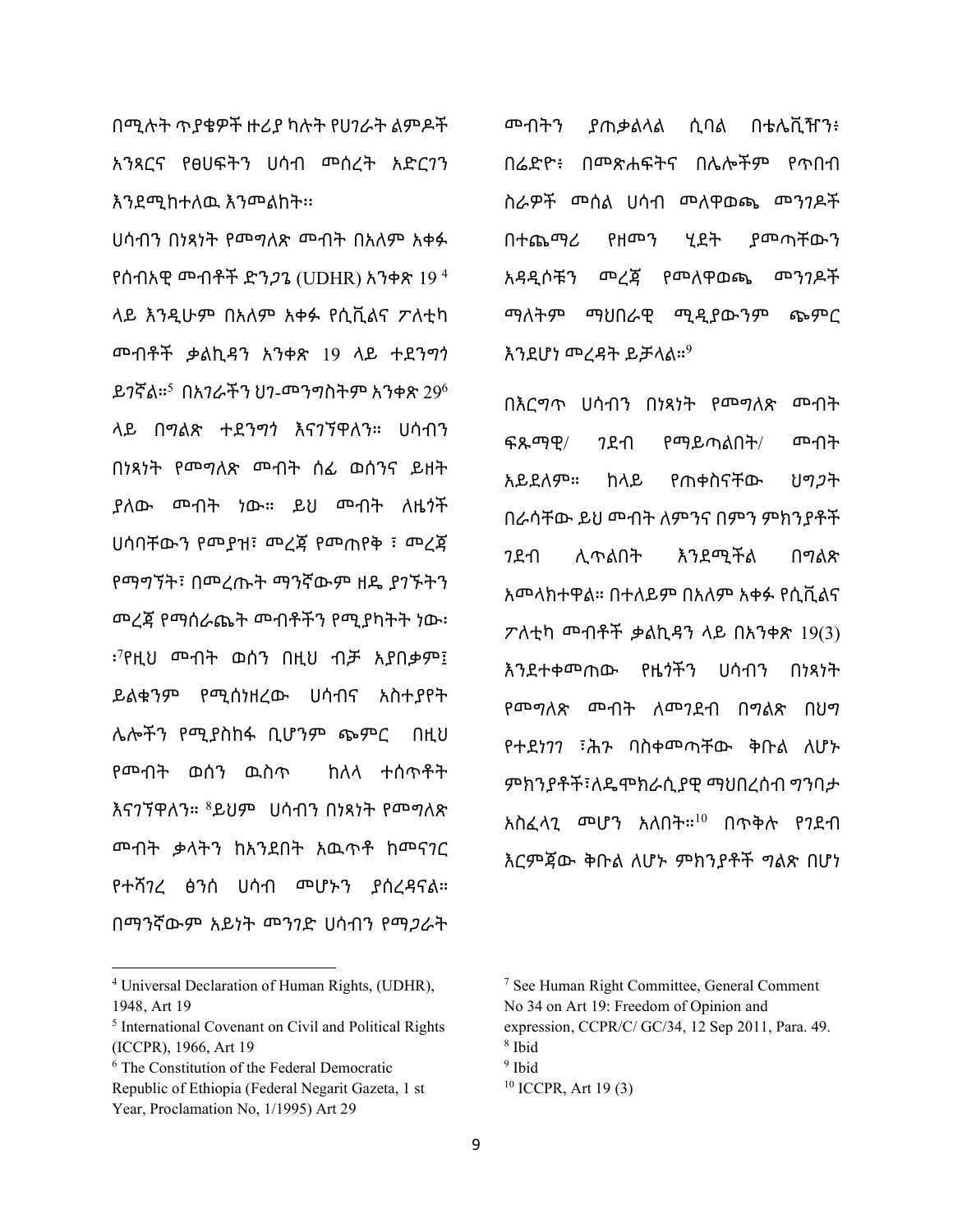ህግ ሲደነገግ ይህ የህግ ድንጋጌ ተመጣጣኝና አስፈላጊ መሆን አለበት።  $^{\rm 11}$ 

## **ባለስልጣናቱ ሰዎችን ከማህበራዊ ሚዲያ ገፃቸው ማገድ ይችላሉን**

ለዚህ ጥያቄ የምንሰጠው ምላሽ በሁለት መሰረታዊ ሁኔታዎች ላይ መሰረት ያደረገ ነው፡፡ የመጀመሪያው ሁኔታ የመንግስት ባለስልጣናቱ በገፃቸው ላይ የሚያጋሩት ሀሳብ ይዘት ገፁን ካሉበት የመንግስት ኃላፊነት ጋር የሚገናኙ መረጃዎችን የሚያጋሩበትና መንግሰታዊ አገልግሎት ሰጠ የሚያስብል ሁኔታ ሲኖር ነው፡፡ ባለስልጣኑ የሚያገለግሉበት ተቋም በስማቸው ማህበራዊ ሚዲያ ገፅ ከፍቶ ከሆነ ከዚህ ገፅ ላይ ሰዎችን በሀሳባቸው ምክንያት ማገድ አይችልም፤ ግልፅ ጉዳይ ነው፡፡ ብዙ ጊዜ ግን ባለስልጣናቱ ራሳቸው በስማቸው ገፁን ይከፍታሉ፡፡ የመንግስት ባለስልጣናቱ የማህበራዊ ሚዲያ ገጽ ስላላቸው ብቻ ብሎክ ማደረግ አይችሉም ማለት አያስችልም፡፡ ማህበራዊ ሚዲያዎች የተፈጠሩት ግለሰቦች ወይም ድርጅቶች የፈቀዱትን መረጃ ለማስተላለፍ እና የሚፈልጉትን ሰው ብቻ ጓደኛ አድርገው መረጃ የሚቀበሉበትና የሚያቀብሉበት መድረክ እንዲሆኑ ነው። ስለዚህም አንድ ሰው

ባለሥልጣን ቢሆኑም እንኳን እንደ ግለሰብ በራሳቸው የግል ገጽ ላይ የሚያዙት እራሳቸው ናቸው። ገጹን ከመንግስታዊ ሀላፊነታቸው ዉጭ ላሉ ግላዊ የህይወት ክዋኔዎች የሚጠቀሙት ከሆነ የፈለጉትን የማድረግ መብት ይኖራቸዋል፡፡ የባለስልጣናት ማህበራዊ ሚዲያ ገጾች የግል ብቻ መሆናቸው ቀርቶ ለኦፊሴላዊ መንግስታዊ መረጃዎች ምንጭ የሚሆኑበት ጊዜ ይኖራል፡፡ የባለስልጣናቱ ግላዊ ገፆች ምናልባትም ስልጣን ከመቀበላቸው በፊት የሚጠቀሟቸው ገፆችም ጭምር መቼ እና በምን ሁኔታ ነው ለመንግስታዊ አገልግሎት ዋሉ የሚባለው የሚለውን በተመለከተም ግልጽ ሆኖ የሚገኝ ጉዳይ አይደለም። ይህንንም በሚገልፅ መልኩ አንድ

በባለስልጣናቱ በግል ገጾቻቸው ላይ ስለስራቸው መግለጻቸው ብቻ ገጹን ለመንግስታዊ አገልግሎት ዉለዋል አያስብላቸውም። በተመሳሳይ መልኩም የባለስልጣናቱ አንዳንድ ግላዊ ጉዳዮቻቸውንና ሁነቶችን መለጠፋቸውም ደግሞ ብቻዉን ገጹን ግላዊ ነዉም ሊያስብለው አይችልም።*<sup>12</sup>*

ጽሁፍ እንዲህ በማለት ያስቀምጠዋል።

የመንግስት ባለስልጣናት ማህበራዊ ሚዲያ ገደብ ጉዳይ በዋናነት በሀገረ አሜሪካ በተለያዩ ፍርድ

 $11$  Ibid

<sup>&</sup>lt;sup>12</sup> Know Your Rights: Social Media Blocking by Public officials, ACLU Massachusetts,

<https://www.aclum.org/en> **last accessed on December 10, 2021** @ 10:40pm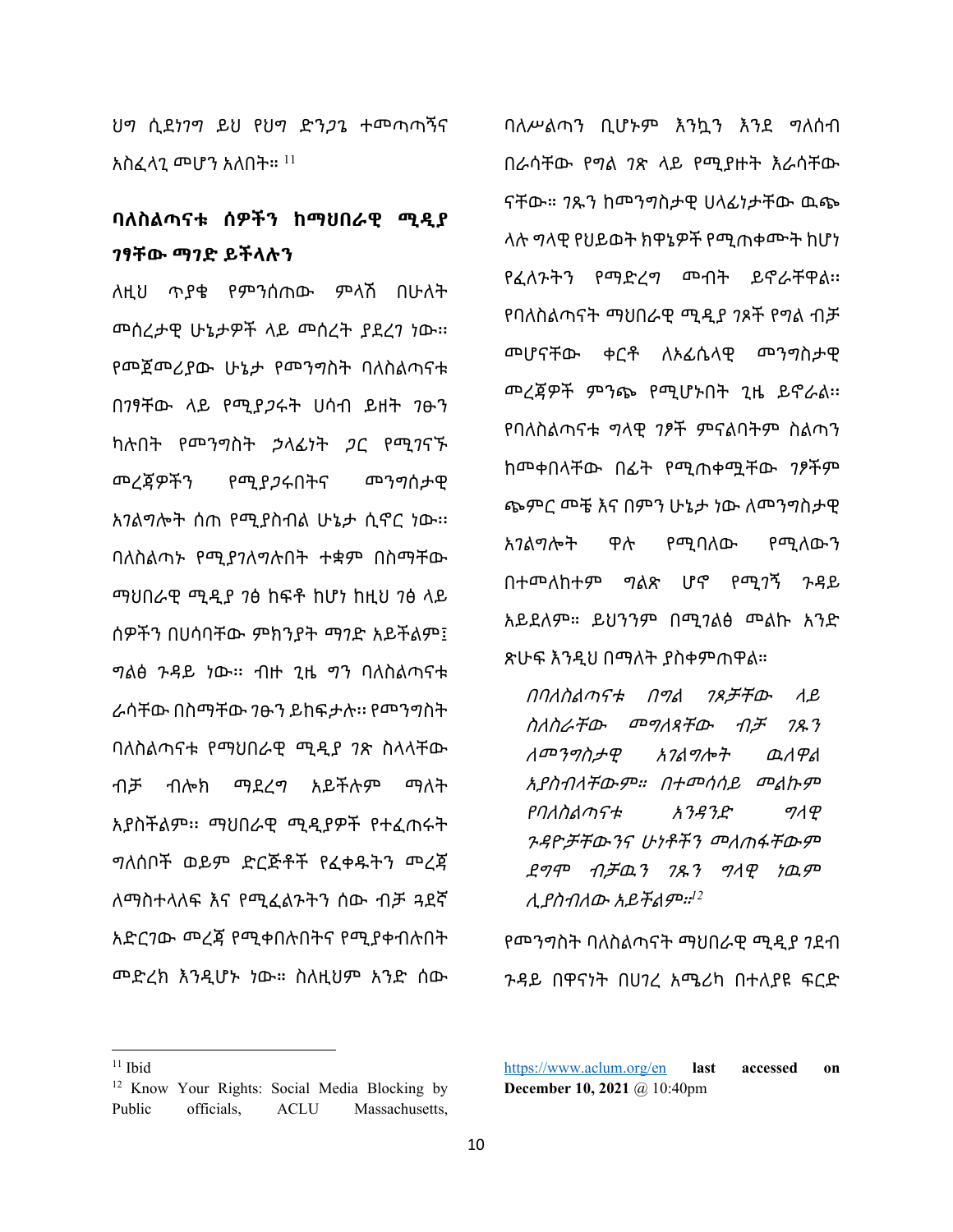ቤቶች ቀርበዉ ታይተዋል፡፡ በዚህም መሰረት የባለስልጣን ገፅ ለመንግስታዊ አገልግሎት ዉሏል ወይስ አልዋለም የሚለውን ጥያቄ ለመመለስ ፍርድ ቤቶች የሚከተሉትን ጉዳዮች ይመለከታሉ፡፡ 13

- 1. ገጹን እንዴት ነው የሚጠቀሙት ማለትም ከያዙት የመንግስት ሀላፊነት ጋር የተገናኙ መረጃዎችን በገፁ ላይ ያጋራል ወይ? የገፁ ስያሜ በመንግስታዊ ሀላፊነቱ ያገኘዉን ስያሜ /ማእረግ/ ይጠቀማልን?
- 2. የማህበራዊ ሚዲያ ገፆቻቸዉን በሚያስተዳድሩበት ሁኔታዎች ከመንግስት በጀት ነው ወይስ? ምሳሌ የአንድ ባለስልጣን ገጽ ቢጠለፍ የሚስተካከለው በመንግስት ወጪ ወይስ በግለሰቡ ወጪ ነው?

በተጨማሪም አንድ ሰው ፌስቡክ ሲከፍት ማንነቱን በተመለከተ የመንግስት ባለስልጣን/Government Official/፣ ፖለቲከኛ/Politician/፣ ህዝብና መንግስት አገልግሎት/Public and Government Service/፣ እጩ የፖለቲካ ተመራጭ/Political Candidate/ ከሚሉ አማራጮች አንዱን ከመረጠ ገፁ ለመንግስትና ህዝብ አገልግሎት እንደሚዉል መረዳት ይቻላል፡፡ በማለት የሚጠቅሱ ፀሐፍትም አሉ፡፡<sup>14</sup> በአጠቃላይ ሲታይ የማህበራዊ ሚዲያ ገፁ የሀገርን/ የመንግስት ሃላፊነታቸዉን/ በተመለከተ ወይስ የግል ህይወታቸዉን የተመለከቱ ጉዳዮችን ነው የሚያጋሩበት የሚለው መሰረታዊ ጥያቄ ነው፡፡<sup>15</sup> የቢሮ ወይም የሀላፊነታቸውን መረጃዎች ከሚያጋሩበት ገጽ አሉታዊ ትችት ወይም የሚያስከፉ ነቃፊ ሀሳቦችን በማጋራቱ ምክንያት ካገዱት አንድን ግለሰብ መንግስት ከጠራው ስብሰባ አዳራሽ ወይም ዘመናዊ ህዝባዊ አደባባይ (Public Forum or Modern Public Square) ዉጣ ብሎ እንደማባረር ይቆጠራል፡፡

ሁለተኛው ደግሞ ሰዎች በተጋራዉ ሀሳብ ላይ የሰጡት ሀሳብ እና አስተያየት ይዘት ሀሳብን በነፃነት የመግለፅ መብት ማእቀፍ ዉስጥ የሚወድቅ ሲሆን ነው፡፡ ምክንያቱም ግለሰቡ በሚሰጠው ሃሳብና አስተያየት ምክንያት ሊታገድ አይገባም ነው እንጂ በሌሎች ምክንያቶች ከስብሰባው ሊባረር እንደሚችለው ሁሉ ከማህበራዊ ሚዲያዉም ሊታገድ ይችላል።

[https://www.directdevelopmentpr.com](https://www.directdevelopmentpr.com/) last

accessed on December 10, 2021 **@ 10:40pm**

<sup>&</sup>lt;sup>13</sup> Knights First Amendment Institute, Fact Sheet; Social Media for Public Officials: A First Amendment guide for public officials using social media, January 15, 2020, [knightcolumbia.org](https://knightcolumbia.org/blog/channel/public-officials-and-social-media) , accessed on December 5, 2021

<sup>&</sup>lt;sup>14</sup> [Matthew Anderson,](https://www.directdevelopmentpr.com/author/matthew-anderson/) Court Rules Elected Officials May Not Delete Comments, Block Users, direct development, July 8th, 2020,

<sup>&</sup>lt;sup>15</sup> Kendra Kumor, Evelin Li, Nicole Rubin, Improving Communication with Public Officials on Social Media: Proposals for Protecting Social Media Users First Amendment right, Democracy and the constitution Clinic, Fordham University, School of Law, Jan, 2021, p.7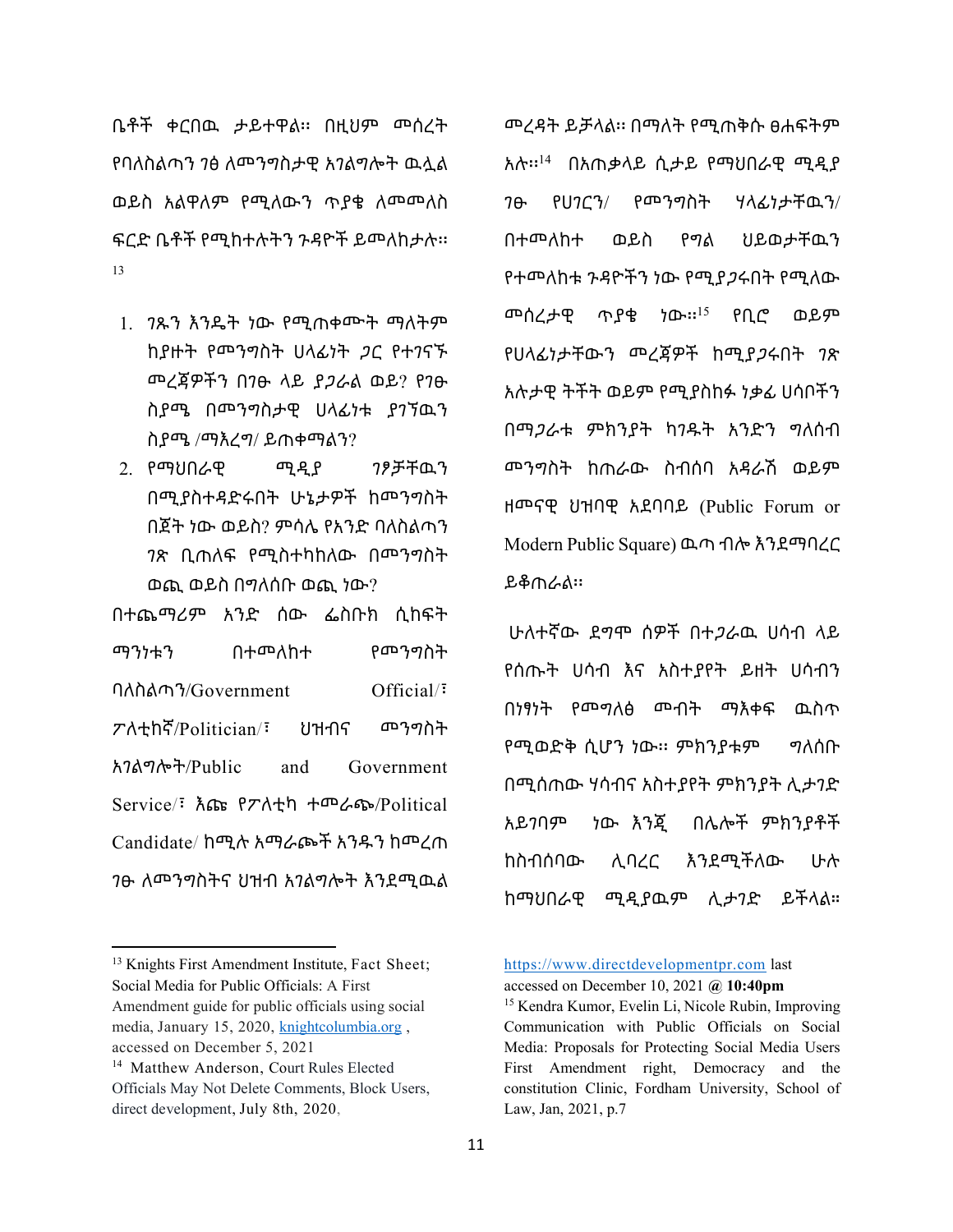ለምሳሌ የጥላቻ ንግግሮችን፣ የሌሎችን መብት አደጋ ላይ የሚጥሉ ሀሳቦች ሲሆኑ ባለስልጣናት ይህንን ግለሰብ ሊያግዱት ይችላሉ፡፡ ለማሳያ ይሆኑን ዘንድ እንዲሁም ሀሳባችንን ለማጠናከር ይረዱን ዘንድ የተለያዩ የፍርድ ቤት ዉሳኔዎችን እንመለከት

¸ የቀድሞው የአሜሪካን ፕሬዝደንት ዶናልድ ትራምፕ ላይ በግንቦት 2018 በአሜሪካ በደቡባዊ ኒውዮርክ ዲስትሪክት ፍርድ ቤት የቀረበውን ክስ ማስታወስ ይቻላል፡፡ ክሱ ፕሬዝደንቱ ዜጎችን በሀሳባቸው ምክንያት ከገጻቸው ላይ ማገድ ዜጎች ሀሳባቸዉን እንዳይገለፁ በማገድ አንደኛዉን ህገ መንግስት ማሻሻያ ጥሰዋል የሚል ነበር፡፡<sup>16</sup> ፍርድ ቤቱም ምንም እንኳን የትዊተር ገፃቸው የተከፈተው ስልጣን ከመያዛቸው በፊት ቢሆንም ስልጣን ላይ ባሉበት ወቅት የነጩ ቤተ መንግስት መረጃዎች ከሚገኙባቸው ቀላል መንገዶች ዉስጥ ዋነኛዉ መንገድ ሆኗል በማለት ፍርድ ቤቱ ፕሬዝዳንት ትራምፕ ዜጎችን ከገፃቸው ላይ ማገድ አይችሉም በማለት ውሳኔ አሳልፏል፤ የይግባኝ ፍርድ ቤቱም ፕሬዝደንቱ

[https://knightcolumbia.org/sites/default/files/content/](https://knightcolumbia.org/sites/default/files/content/Cases/Twitter/2018.05.23%20Order%20on%20motions%20for%20summary%20judgment.pdf) [Cases/Twitter/2018.05.23%20Order%20on%20motio](https://knightcolumbia.org/sites/default/files/content/Cases/Twitter/2018.05.23%20Order%20on%20motions%20for%20summary%20judgment.pdf) [ns%20for%20summary%20judgment.pdf](https://knightcolumbia.org/sites/default/files/content/Cases/Twitter/2018.05.23%20Order%20on%20motions%20for%20summary%20judgment.pdf) **last accessed on December 10, 2021** @ 10:40pm

አንደኛውን የአሜሪካ ሕገ-መንግስት ማሻሻያ ድንጋጌ ጥሰዋል በማለት የታችኛዉን ፍርድ ቤት ዉሳኔ አፅንቷል፡፡ $^{17}$ 

 $\checkmark$  ሌላኛው ጉዳይ በሚሲዎሪ ግዛት ተወካይ /Missouri state representative/ የሆነችው ቸሪ ሪስች /Cheri Reisch/ ካምፕቤል የተባለዉን የግዛቷን ነዋሪ ትችት አዘል አስተያየት ከሰጣት በኋላ ከቲዊተሯ በማገዷምክንያት የቀረበባትን ክስ ነው፡፡ በዚህም ክስ ቲዊተሩን የከፈትኩት ስልጣን ከመያዜ በፊት ለምርጫ ቅስቀሳየ ስለሆነና ከመንግስት አገልግሎቴ ጋር የሚያገናኘው ምንም ተግባር ስላልፈፀምኩበት የግል ገፄ ነው በዚያም የፈልኩትን የማገድ መብት የኔ ነው በማለት ተከራክራ የቸሪ ክርክር በፍርድ ቤቱ ተቀባይነት አግኝቷል፡፡<sup>18</sup> በተቃራኒው ኬሊ የተባሉት ዳኛ ቸሪ ከተመረጠች በኋላ በገፁ ላይ አዲስ ሰለሚወጡ ህጎች፣ በህግ አዉጭ አባልነቷ የምታከናዉናቸዉን ተግባራት ለመራጮቿ ስለምታጋራበት እንዲሁም ግፁ ላይ ያለዉ ዝርዝር መረጃዋ በሚሲዎሪ ግዛት ተወካይነቷን ስለሚገልፅ የግሏ ነዉ ሊባል አይችልም ሰዎችንም ማገድ አትችልም በማለት የልዩነት ሀሳብ አስቀምጠዋል፡፡ $^{19}$ 

የመንግስት ተሻሚዎች ከተሾሙበት የመንግስት ሀላፊነት ጋር ግንኙነት ያለው ማህበራዊ ሚዲያቸው ላይ ዜጎችን በሚሰጡት አስያየት ማገድ እንዳይችሉ ክልከላ የያዘ ነው፤" በማለት ጉዳዩን ጠቅለዉታል፡፡

<sup>16</sup> *Memorandum and Order*, Knight First Amendment Inst. at Columbia Univ. v. Trump, 1:17-cv-05205- NRB

<sup>(</sup>S.D.N.Y. May 23, 2018),

<sup>&</sup>lt;sup>17</sup> Knight First Amendment Inst. v. Trump, 928 F.3d 226 (2d Cir. 2019). በፍርድ ቤቱ ጉዳዩን የተመለከቱት ዳኛ Barrington D. Parker, "አንድኛዉ የህገመንግስት ማሻሻያ

<sup>&</sup>lt;sup>18</sup> Houston Davidson, Can Government Officials Block You on Social Media? A New Decision Makes the Law Murkier, But Users Still Have Substantial Rights, February 2, 2021, <https://www.eff.org/issues/free-speech> last accessed on December 10, 2021 @ 10:40pm <sup>19</sup> Ibid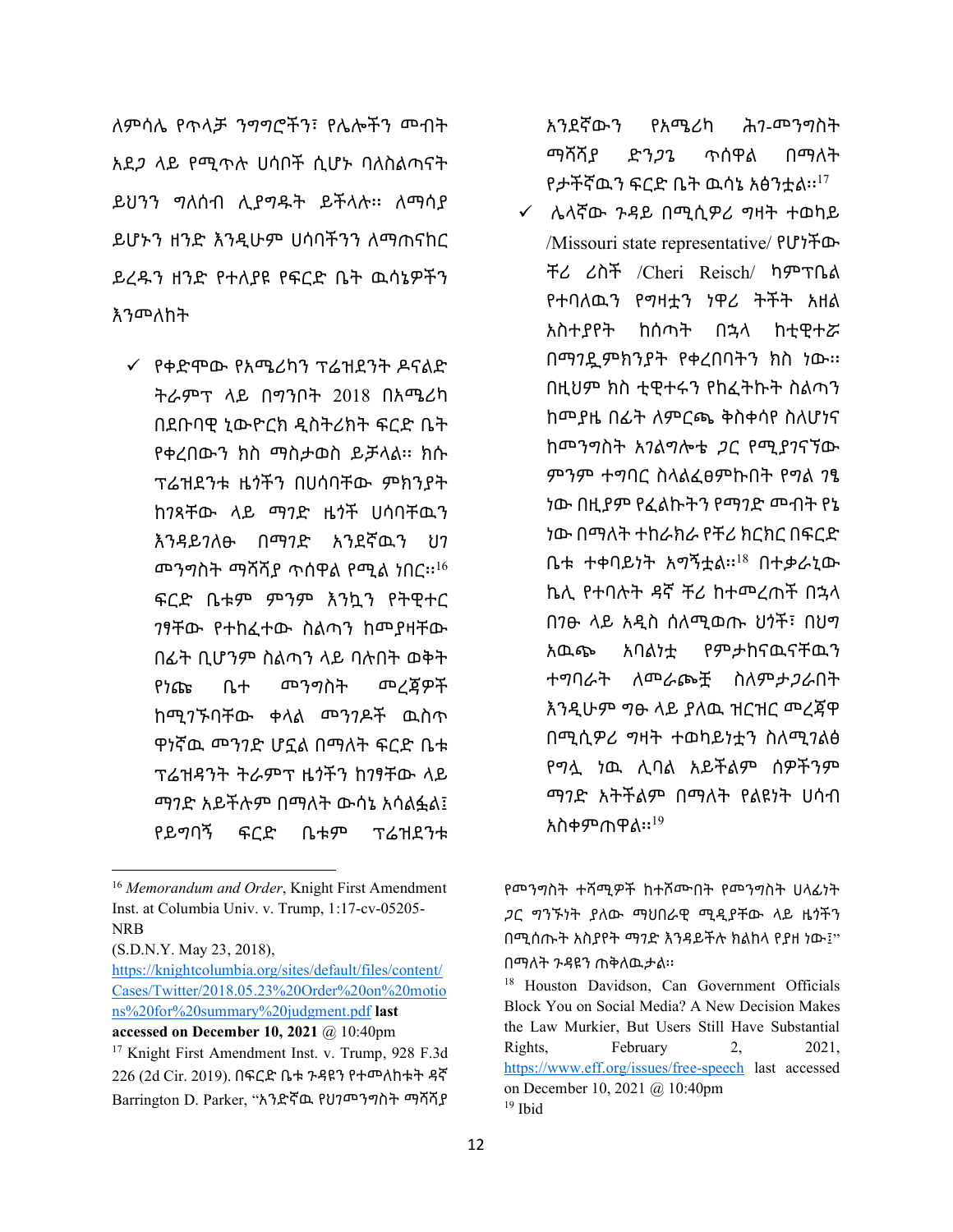¸ ሌላኛዉ ጉዳይ በቨርጂኒያ ግዛት ፊሊስ ራንዳል/Phyllis Randall/ የተባለችው የሱፐር ቫይዘሮች ቦርድ ኃላፊ በፌስቡክ ገፁ ላይ ስለእርዳታ ገንዘብ አስተዳደራቸው በፃፈዉ ትችት ምክንያት ብሪያን ዳቪሰን የተባለን ግለሰብ በማገዷ ምክንያት የቀረበ ሲሆን ፊሊስ የገፄን ይዘት የሚሰጡ አስተያየቶችንም ጭምር የመቆጣጠር መብት አለኝ በማለት ብትከራከርም ፍርድ ቤቱ ግን ፌስቡክ ገፁን በምትጠቀምበት ጊዜ ለአስተዳደራዊ አገልግሎት እየተጠቀመችው ነው በተለይም በመንግስታዊ ኃላፊነቷ የምታክናዉናቸዉን ተግባራት በማጋራት፣ በፖሊሲዎቸና በሰራዎቿ ዙሪያ አስተያየት ለመቀበል ስለምትጠቀምበት ለመንግስታዊ አገልግሎት ዉሏል በማለት ወስኗል፡፡ ከዚህም በተጨማሪ የአሰተያየት መስጫዉን ለሁሉም ክፍት እንዲሆን ካደረገችና የመንግስታዊ ስልጣን ተግባራቷን ካጋራች በተፃፈዉ ጉዳይ ላይ አስተያየት መቅበል እንደምተፍለግ እየገለፀች በመሆኑ ገፁን በግሌ ነው የከፈትኩት በሚል ትችት አዘል የሆኑ አስተያየቶችን ማጥፋትና ማገድ እንደማትችል ያስገነዝባል፡፡

በአጠቃላይ ባለስልጣናቱ ሰዎችን ከማገድ የሚከለከሉት በመጀመሪያ የማህበራዊ ሚዲያ ገጹን መንግስታዊ ሀላፊነታቸውን ለተመለከቱ መረጃዎች ማጋሪያነት ሲያዉሉት ሲሆን ፣ በሁለተኛ ደረጃ ደግሞ ዜጎችን በያዙት ሀሳብና አቋም ወይም በሰጡት አስተያየት ምክንያት ከሆነ ነው፡፡ በተጨማሪም ሰዎች ጥላቻና ብጥብጥ ቀስቃሽ ንግግሮች፣ የሀገርንና የዜጎችን ሰላምና ደህንነት አደጋ ላይ የሚጥሉ ንግግሮች የመሳሰሉት ከሆኑም ባለስልጣናቱ መሰል ግደታ አይኖርባቸውም፡፡

## **ባለስልጣናትና የማህበራዊ ሚዲያ እገዳ በኢትዮጵያ**

ባለስልጣናት ሰዎችን ከማህበራዊ ሚዲያ ገፆች የማገድ ተግባር በእኛም ሀገር እየተከሰተ ይገኛል፣ በተለይም ክቡር ጠቅላይ ሚንስትሩ ሰዎችን ከቲዊተር ገፃቸው ሰዎችን እያገዱ መሆኑን የሚያሳዩ አንዳንድ መረጃዎች አሉ፡፡ በሀገረ አሜሪካ እንደታዩት መሰል ክስ በእኛ ሀገር ፍርድ ቤቶች ለማቅረብ ልክ እንደ አሜሪካ ግልፅ ክልከላ የሚያስቀምጥ የህግ ስርአት ባይኖረንም ከህግ መንግስቱ አንቀፅ 29 ጋር ተያይዞ ሊታይ ይችላል፡፡ በዚህ መሰረት በሀገራችን ባሉ ፍርድ ቤቶች ክስ ቢቀርብ የቅንጦት ከመምስል አልፎ የፍርድ ቤቱን ጊዜ አላግባብ ለማባከን የሚደረግ እንቅስቃሴ ተብሎ ሊፈረጅም ይችላል፡፡ ነገር ግን ጠቅላይ ሚንስትሩ ካገዷቸው ሰዎች አንዱ በሰብአዊ ተቋማት እገዛ ክስ ቢያቀርብ በመጀመሪያ ደረጃ የጠቅላይ ሚንስትሩ ገፅ የግላቸው ነው ወይስ መንግሰታዊ ገፅ ነው የሚለዉ ጥያቄ ይነሳል፡፡ እርግጠኛ መሆን ባይቻልም እስካሁን ካሉት ጉዳዮች በመነሳት ፍርድ ቤቱ ገፁን መንግስታዊ ገፅ ነው እንደሚለው መረዳት ይቻላል፡፡

ምክንያቶቹ ደግሞ ገፁን የከፈቱት ጠቅላይ

13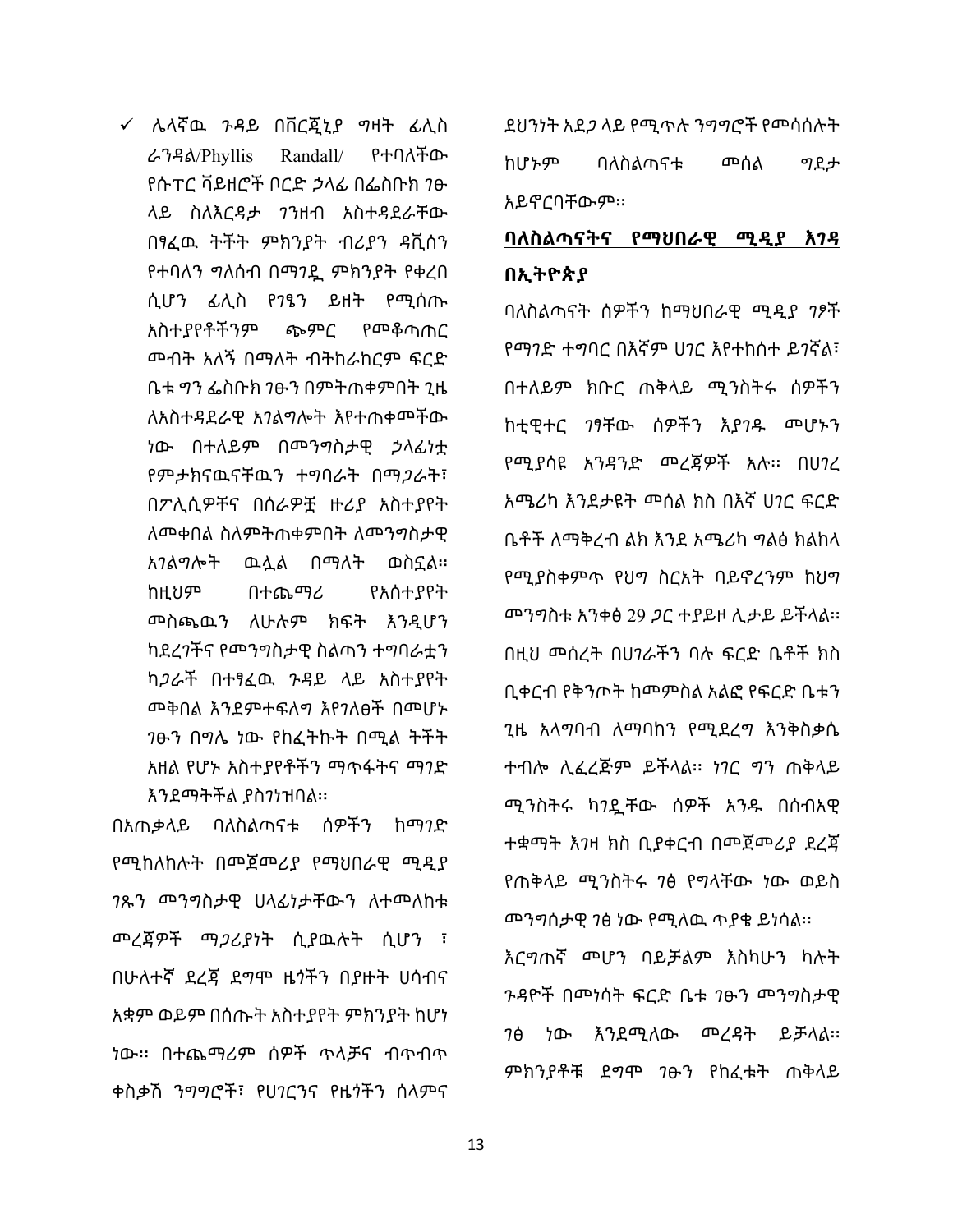ሚንስትር ከሆኑ በኋላ በመሆኑ /ገፃቸውን ሲመርጡ ባለስልጣን የሚለውን ስለመረጡ/፣ መንግስታዊ መርጃዎችን የሚያጋሩበት በመሆኑ፣ ግላዊ ህይወታቸውን የተመለከቱ መረጃዎችን ሰለማያጋሩበት፣ እንዲሁም ከየትኛዉም ሚዲያ ሊገኙ የማይችሉ በእርሳቸው ገፅ ብቻ የሚገኙበት ዋነኛ የመረጃ ምንጭ መሆኑና የመሳሰሉት ሊጠቀሱ ይችላሉ፡፡ እሰካሁን ባለው ሂደት ጠቅላይ ሚንስትሩ ፅሁፎችን ሲፅፉ የአስተያየት መስጫዉን ለሁሉም ክፍት የሚያደርጉ መሆኑም የሰዎችን አስተያየት እንደሚፈልጉ ማሳያ ተደርጎ ሊወሰድ ይችላል፡፡ ታዲያ በዚህ ሂደት ሀሳባቸውንና ስራቸውን የሚተቹትን እየመረጡ ማገድ ሀሳብን በነፃነት የመግለፅ መብትን የሚቃረን ተግባር ነው ስለዚህም ያገዷቸዉን ሰዎች እገዳ እንዲያነሱ ከዚህ በኋላም ሰዎችን በሀሳባቸው ምክንያት እንዳያግዱ ሊወሰን ይችላል፡፡ ከዚሁ ጋር ተያይዞ መዘንጋት የሌለብን ጉዳይ ሰዎች የሚሰጡት አስተያየት ይዘት ነው፡፡ ሰዎች የሚሰጡት አስተያየት ግጭት የሚፈጥር፣ የሌሎችን መብት የሚነካ፣ ለሰላም ፀር የሚሆን ከሆነ ባለስልጣናቱ አስተያየቶችን የማጥፋት ሰዎችንም የማገድ መብት ይኖራቸዋል፡፡ ታዲያ ባለስልጣናቱ ከገጻቸው አግደዉን ብናገኝ ማድረግ ያለብን ነገር፡

- ∑ የሰጠነውን አስተያየት አጥፍተዉብን ከሆነ ያጠፉብንን አስተያየት በፎቶ/ Screen Shoot/ መያዝ
- ∑ ከገፃቸው እገዳ ጥለዉብን ከሆነም እገዳ የተጣለብን መሆኑን የሚያሳይ ፎቶ /Screen Shoot/ መያዝ
- ∑ ሀሳብን በነፃነት የመግለጥ መብት ዙሪያ ወይም በሰብአዊ መብቶች ዙሪያ ለሚሰሩ ተቋማት በማቅረብ ምን ማድረግ እንደሚቻል መጠየቅ
- ∑ እገዳዉን የጣሉት ባለስልጣን የሚመሩት/ የሚሰሩበትን የሕዝብ ግንኙነት ክፍል ስለጉዳዩ ማሳወቅ በመጨረሻም መፍትሔ ከጠፋ
- ∑ በሀገሪቱ በሚገኙ ፍርድ ቤቶች ጉዳዩን ይዞ መቅረብ ይቻላል፡፡

#### **ማጠቃለያ**

በአጠቃላይ ሀሳብን በነጻነት የመግለጽ መብት ሰፊ አዉድና ማዕቀፍ ያለው መብት ነው፡፡ ይህ ማለት ግን ገደብ ሊደረግበት አይችልም ማለት አይደለም፡ ፡ አስፈላጊ በሆነ ጊዜና ህጋዊ ስርአትን በተከተለ መንገድ ገደብ ሊጣልበት ይችላል፡፡ ነገር ግን ይሄ ገደብ ሰዎች በሚሰጡት ሀሳብ ምክንያት መሆን የለበትም፡፡ የመንግስት ባለስልጣናትም የማህበራዊ ትስስር ገጾቻቸውን ከስራቸው ጋር የተገናኙ ተግባራትን ለማሳወቅ በሚጠቀሙበት ጊዜ ዜጎችን በሚሰጡት አስተያየት ምክንያት ብቻ ገጹን እንዳያዩና አስተያየት እንዳይሰጡ ሊያግዷቸው አይገባም፡፡ ይህ ማለት ግን ምንም አይነት አስተያየት ቢሰጡ መታገድ የለባቸውም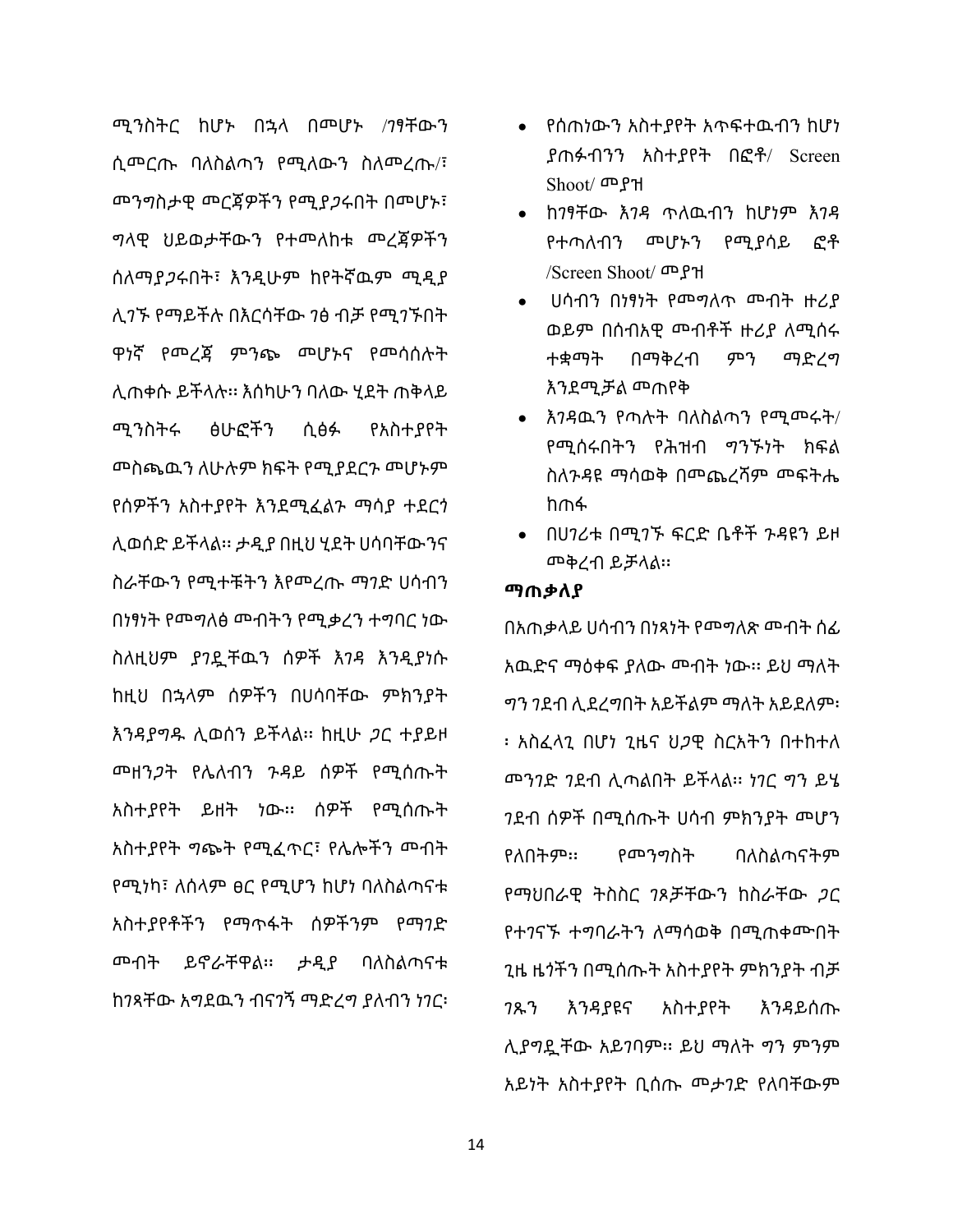ማለት አይደለም፡፡ በህጉ መሰረት የተቀመጡትን መስፈርቶች የሚያሟሉ ከሆነ ማገድ ይችላሉ፤ ለአብነትም ያክል ጥላቻና ብጥበጥ ቀስቃሽ ንግግሮች፣ የአገርንና የዜጎችን ሰላምና ደህንነት አደጋ ላይ የሚጥሉ ንግግሮች የመሳሰሉት ከሆኑ እገዳ ሊጣል ይችላል፡፡ ስለዚህም ዜጎች ባለስልጣናት ሀሳቤን በነጻነት የመግለጽ መብቴን ገደቡብኝ ከማለታቸው በፊት ከእነርሱ የሚጠበቀዉን ህግና ስርአትን የተከተለ አጠቃቀም የነበራቸው መሆኑን ማስተዋልም ያስፈልጋል፡፡ የመንግስት ባለስልጣናትም ዜጎች በስራዎቻቸው ላይ የሚሰጡትን አሉታዊና አስከፊ አስተያየቶችን መታገስና እንደ ሂስ ቆጥሮ ማለፍ ተገቢ ጉዳይ ነው፡፡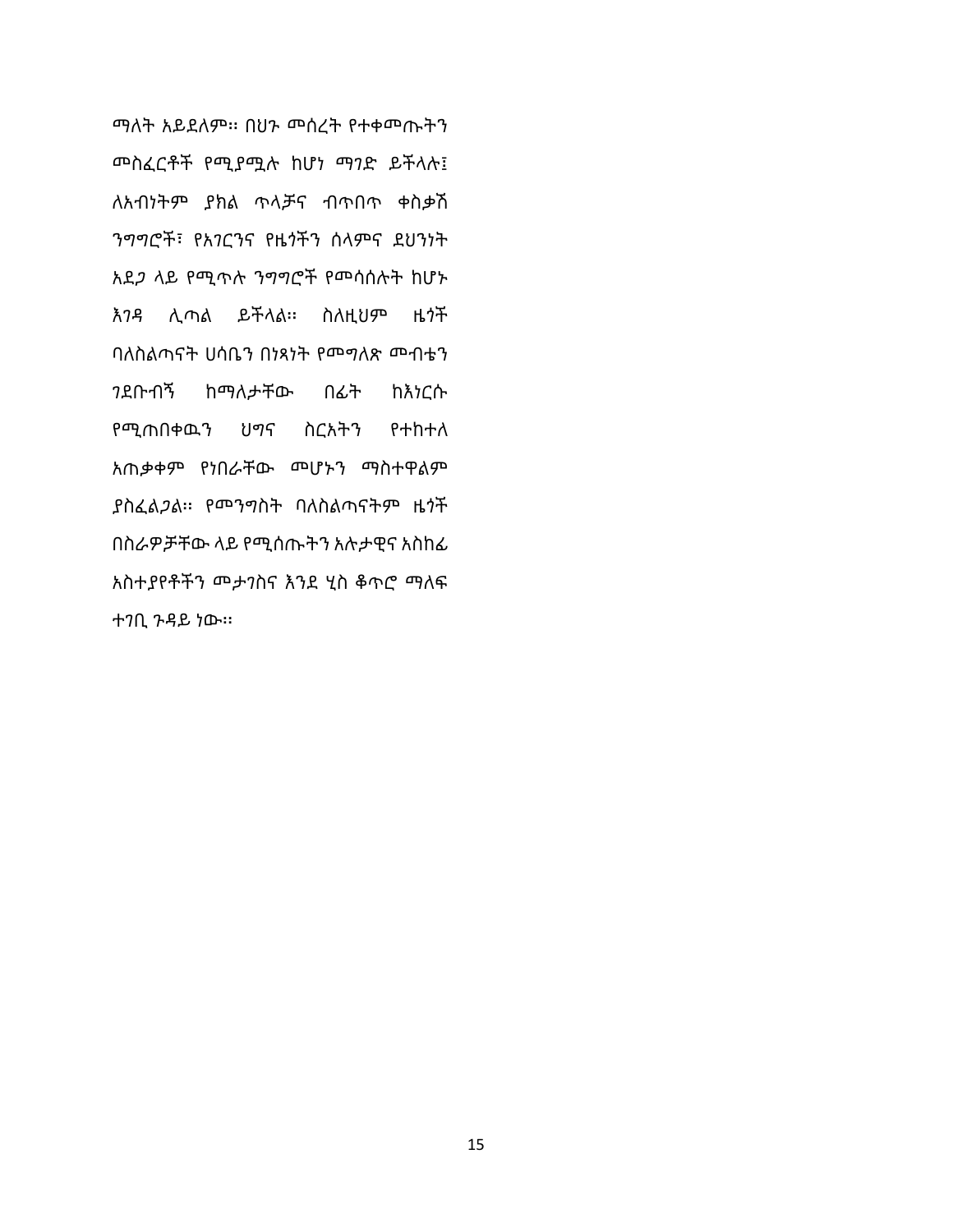## **Legality of Liberty Deprivation under Ethiopian Laws: the Case of Arrest without Warrant**

## **Yohannes Shimelis\***

*The right to liberty is recognized under the Ethiopian constitution and international human rights instruments. However, the right is not absolute; there are instances that may subject it to limitation. When deprivation of liberty is conducted by the government, in all cases it must be carried out in accordance with the law and must not be arbitrary*. Therefore, to be in compliance with international standards *specifically the standard of "lawfulness" the conditions for deprivation of liberty under domestic law must be clearly defined and the law must be foreseeable in its application. One way of depriving liberty is arrest. It could be with or without warrant as the case maybe. Depriving liberty through an arrest warrant is the exception to the inviolability of liberty. Further depriving liberty without warrant is an exception to this exception. As a result, in principle arrest can only be done by the issuance of a warrant as indicated in international human right instruments. Liberty deprivation without warrant is illicitly restricted. This is because they are not only exceptions to the rule of liberty; rather, they are also exceptions to the exception. So it is only in a few circumstances that arrest can be effected without warrant of arrest. However, the Ethiopian criminal procedure law is wayward and drawn bizarrely with regard to safeguarding the above principle. This article tries to address this baffling issue.* 

#### **Deprivation of the Right to Liberty**

The right to liberty is recognized in numerous human rights treaties<sup>1</sup> and is backed by the constitutional provisions of the vast majority of states in the world.<sup>2</sup> Ethiopia has also recognized it under various legislations including the Federal Democratic Republic of Ethiopia constitution<sup>3</sup>. Art. 17 (1) of the

FDRE constitution states that "no one shall be deprived of his or her liberty except on such grounds and in accordance with such procedures as are established by law". Besides, it also provides exceptional grounds of limitation of this right. Any deprivation of liberty must conform to the general principles of legality, legitimacy, necessity and

<sup>\*</sup>The author is a  $5<sup>th</sup>$  year law student at Addis Ababa University.

 $1$  Article 9(1) of the International Covenant on Civil and Political Rights (ICCPR), Article 6 of the African Charter on Human and Peoples' Rights, Article 7 of the American Convention on Human Rights and Article 5 of European Convention on Human Rights recognizes the right to liberty.

<sup>2</sup> Marcello DI FILIPPO, The human right to liberty in the context of migration governance: Some critical remarks on the recent practice in the light of the applicable legal framework,8 September 2018, pp, 3 <sup>3</sup> Proclamation of the Constitution of the Federal Democratic Republic of Ethiopia, proclamation 1/1995 herein after FDRE Constitution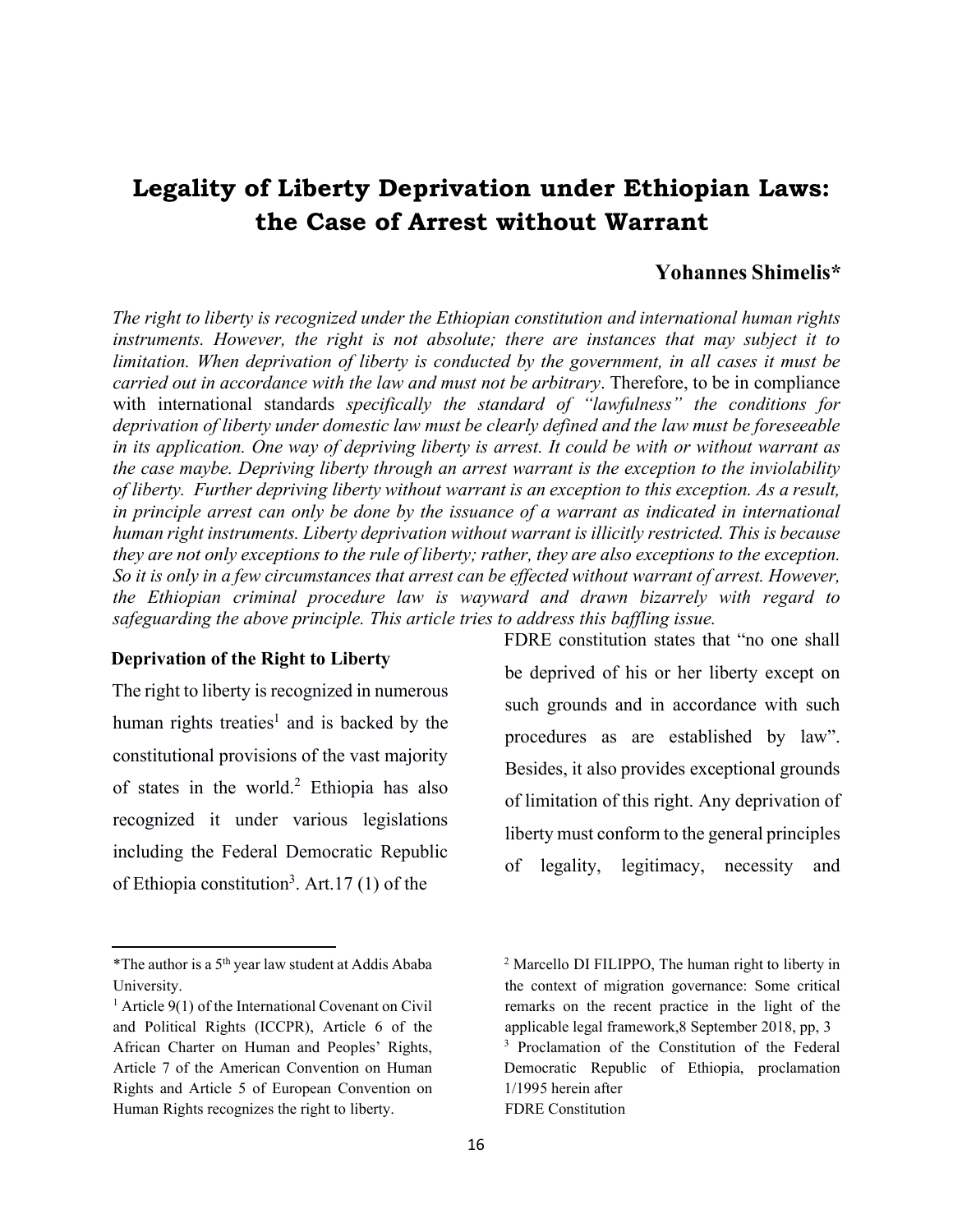proportionality.<sup>4</sup> Deprivation must be construed narrowly in order to control illegal penetration in to personal freedom of individuals. To affirm this position, article 5 of the European Convention on Human Rights is a good and iconic example. Per this convention one may be held in detention for only reasons specified under the said provision. Therefore, the government does not have any ground to detain someone unless it can justify the detention in one of those situations. This shows that the right to liberty could only be restrained on certain grounds. This is somewhat interfacing counterpart with provision in the Ethiopian Criminal Procedure Code (CPC, here in after). Article 51 of the CPC provides reasons<sup>5</sup> under which arresting someone is guaranteed. However, there are issues that are worthy of further discussion due to being unclear. Among other things, the term "breach of peace" as incorporated under art 51 of the CPC can be mentioned here which requires further scrutiny. This kind of phraseology is very vague, general, and ambiguous which may lead to subjective

interpretation. Furthermore, Art.17 subarticle 2 of the FDRE constitution stipulates that deprivations of liberty must not be *arbitrary.* It provides that *No person may be subjected to arbitrary arrest, and no person may be detained without a charge or conviction against him.* Arbitrariness is not to be equated with 'against the law', but must be interpreted more broadly to include elements of inappropriateness, injustice, lack of predictability and due process of law.6

## **Legality of Deprivation of Liberty under Domestic Laws of Ethiopia**

The principle of legality stipulates that the grounds for arrest and detention must be established by law.7 In the case of *Clifford mcalawrence v Jamaica*<sup>8</sup> , Human Rights Committee states that the legality principle will be violated if an individual is arrested or detained on grounds which are not clearly established in domestic legislation. Legality principle has two aspects. $9$  These are the formal aspect and the material aspect. The material aspect indicates that the police can arrest individuals only for reasoned circumstances for the cases mentioned in the

<sup>4</sup> Article 5, European Convention on Human Rights (ECHR)

<sup>5</sup> Criminal Procedure Code of Ethiopia, proclamation No.185 OF 1961, Article 51 (1, A) provides reasons like the act of committing a breach of the peace

<sup>6</sup> Communication No. 458/1991, *A. W. Mukong v. Cameroon,*UN doc. *GAOR*, A/49/40 (vol. II), p. 181, para.8, emphasis added

<sup>7</sup> Communication No. 702/1996, *C. McLawrence v. Jamaica* (Views adopted on 18 July 1997), in UN doc. *GAOR*, A/52/40(vol. II), pp. 230-231, para. 5.5. <sup>8</sup> Ibid note 7, pp 231

<sup>9</sup> Isaiah Berlin , Two Concepts of Liberty, page.161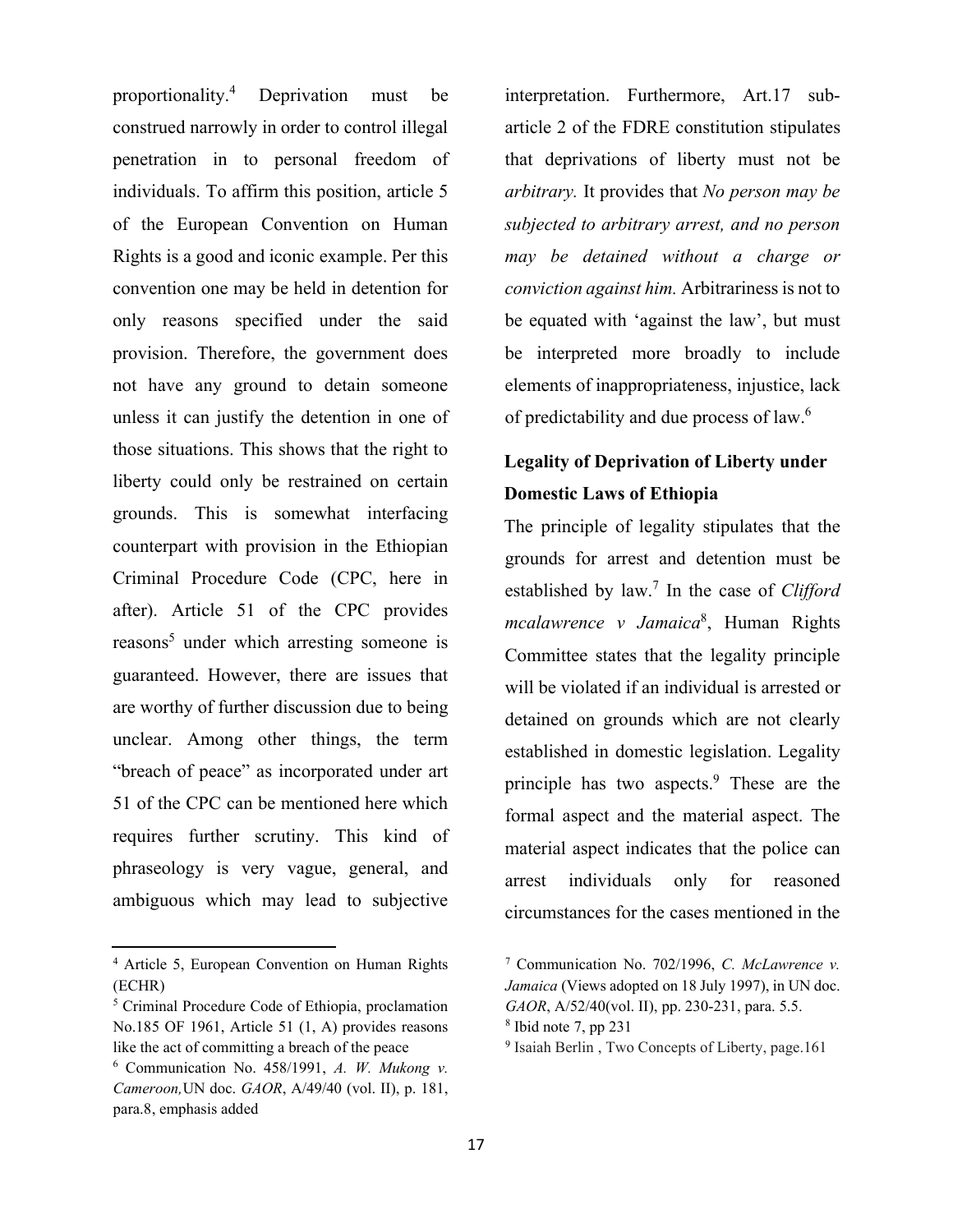law. On the other hand, formal aspect shows that arrest could only be done in accordance with the laws or procedure established.10Article 17 of the FDRE Constitution recognized these two aspects of the principle of legality. It provides that there must be the justification or reasons explicitly defined by  $law^{11}$  as grounds of deprivation of liberty. It also shows that arrest shall strictly adhere to or complies with the procedures objectively set forth in the law.12Therefore, arrest is said to be compatible with the Constitution if it complies with both material and formal aspects of deprivation of liberty.

### **Arrest without warrant**

The law obliges issuance of warrant of arrest to detain individuals. This is because arrest in principle can only be carried out with an arrest warrant. It is in few circumstances that arrest can be effected without a warrant. Under CPC arrest without warrant may take place as provided under Articles 50 in flagrant offences<sup>13</sup> and where the circumstances of article 51 of the CPC

materialized.<sup>14</sup> Article  $6(1)$  of the Vagrancy Control Proclamation<sup>15</sup> also allows a police officer to arrest without warrant any person who may reasonably be suspected of being a vagrant. The newly issued Prevention and Suppression of Terrorism Crimes Proclamation 1176/2020<sup>16</sup> follows the Criminal Procedure Code investigation technique which ultimately authorized police officers to arrest without warrant.

However, these scenarios must be construed narrowly. This is what the formal aspect of legality means. This shows that warrant is an essential tool to construct a ground of preserving individuals' right to liberty from illegal and unlawful deprivation.

Looking at the awry of CPC Article 49 makes arrest with warrant the principle. The notion of this principle is that individuals will not be subject to arrest or detention without prior authorization from the court which can be effected through warrant. Article 17 of the FDRE Constitution also has the same

<sup>10</sup> Annual Report of the Inter-American Court of Human Rights 1994, p. 32 I-A Court HR, Gangaram Panday Case v. Suriname, judgment of January 21, 1994, in OAS doc. OAS/Ser.L/V/III.31, doc. 9,

 $11$  Ibid 3, Article 17(1)

 $12$  Ibid 3, Article 17(1)

<sup>&</sup>lt;sup>13</sup> Ibid 5, Cumulative reading of Article 50,19 and 20 of CPC

<sup>&</sup>lt;sup>14</sup> Per Art 51 of the CPC a member of the police may arrest without warrant any person whom he reasonably

suspects of having committed or being about to commit an offence punishable with imprisonment for not less than one year, who is in the act of committing a breach of the peace, who has in his possession without lawful excuse housebreaking implements or weapons and the like

<sup>15</sup> Vagrancy Control Proclamation No. 384/2004

<sup>16</sup> Prevention and Suppression of Terrorism Crimes Proclamation 1176/2020, Article 42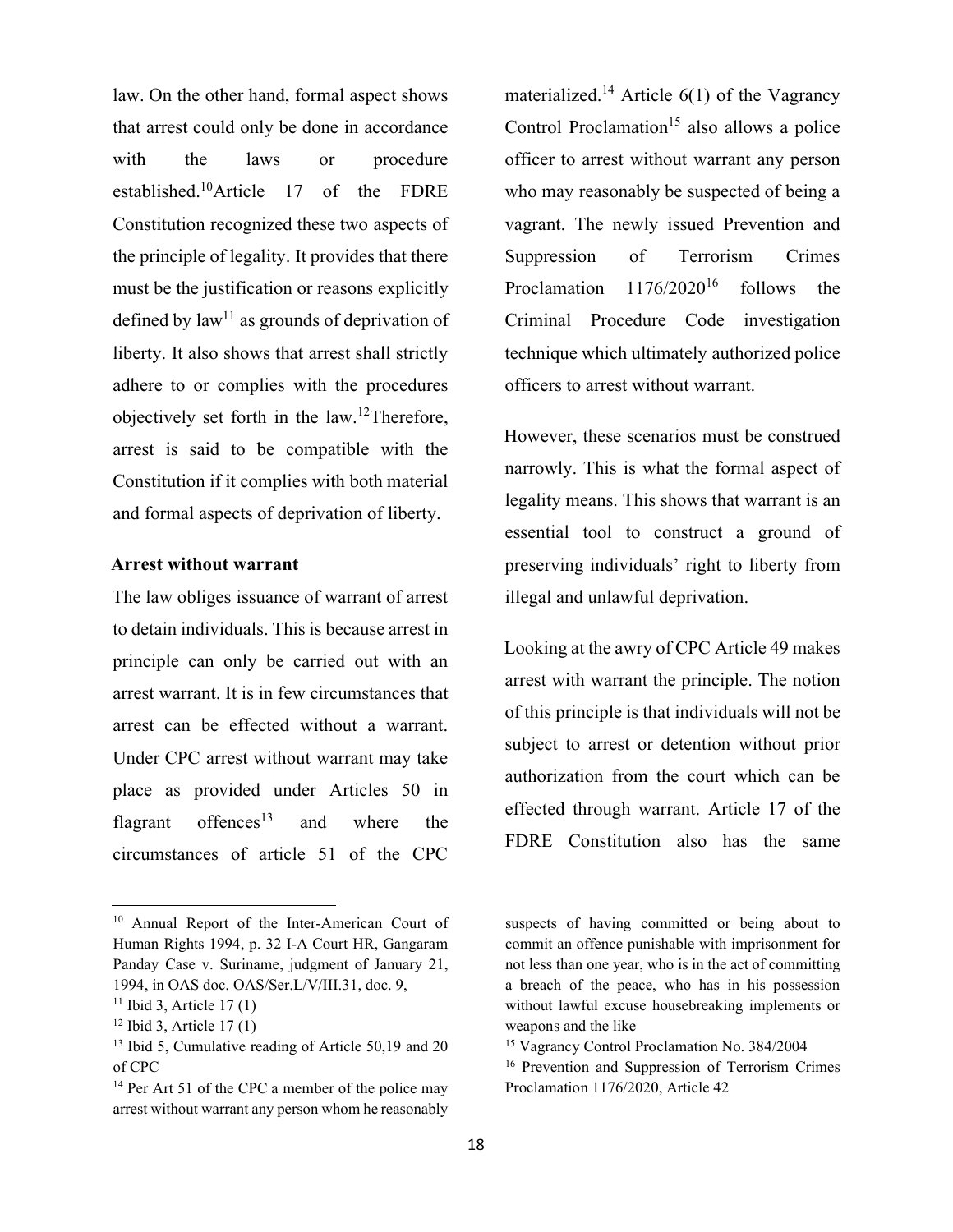implication.<sup>17</sup> Article 49 of the CPC provides that *no person may be arrested unless a warrant is issued and no person may be detained in custody except on an order by the court*. As can be derived from this provision principally arrest must be conducted with warrant. However, this principle is deconstructed in the other parcel of the code and in other special legislations.<sup>1819</sup> Exceptionally a police officer or private person is authorized to arrest without a warrant. Though, the exceptional circumstance of arrest without a warrant is entertained in a very broad manner as opposed to the very notion of liberty. The CPC paves the way for the police officer to arrest individuals without warrant in many circumstances. The heaps of these exceptional circumstances which likely predominates this principle leads some scholars<sup>20</sup> to argue that, arrest without warrant seems to have an overriding status over arrest with warrant.

Wondwossen Demissie Argues that the notion of articles 25, 26, 50, 51, 52 and 54 of the CPC and Article 6 of the Vagrancy Control Proclamation shows that arrest without a warrant is the rule. <sup>21</sup> However this kind of solid conclusion is dangerous. The author of this article believes that still arrest with warrant is the principle even if the exceptions of this principle are considerably a lot. The CPC has room for limiting the discretion of the police officer. The second sentence of Art.49 of the CPC states that arrest without warrant may *only* be made on the conditions laid down in Section 1, chapter 1, title II of the CPC. This sentence narrowed the scope of arrest without warrant by circumscribing other laws to be executed pursuant to Article 51 of the CPC. Therefore, the broad interpretation of arrest without warrant shall be mitigated by cumulative reading of the Article 51 of CPC and other laws. If the case does not fall under the circumstances of Article 51 police officers shall not be authorized to arrest any person without warrant. Further there is enhancement in the application of antiterrorism law regime. The repealed Antiterrorism proclamation<sup>22</sup> under Article 19(1) allows the police officer to arrest without court warrant, anyone whom he reasonably suspects of having committed or is

<sup>&</sup>lt;sup>17</sup> Article 17 of the Constitution makes it clear that beyond the lawfulness of the deprivation of liberty, the law itself must not be arbitrary.

<sup>18</sup> Articles 25, 26, 50, 51, 52 and 54 of the CPC, Proclamation 1176/2020, Article 42 and Proclamation No.

 $19/2004$  Article 6 (1) and

<sup>20</sup> Wondwossen Demissie Kassa , Ethiopian criminal procedure law, page 87

<sup>21</sup> Ibid 19

<sup>22</sup> Antiterrorism proclamation 652/2009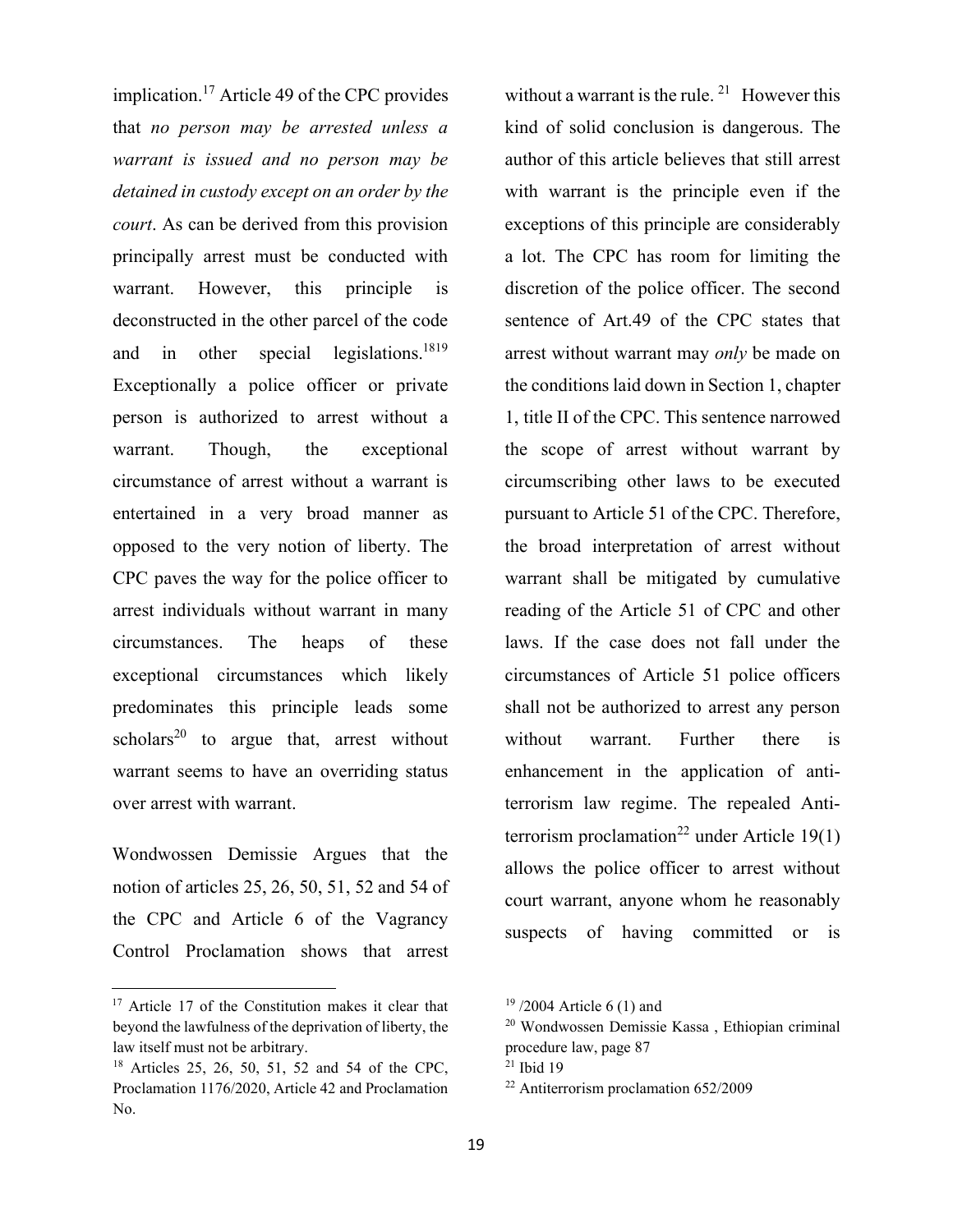committing a terrorist act. However the new proclamation<sup>23</sup> refers to the regular criminal procedure code investigation technique. Therefore, the cases of terrorism shall be entertained in line with the procedure of CPC which are better than the stance of the former arbitrary Anti-terrorism proclamation.

Despite this line of argument, Ethiopian procedural laws, especially the CPC is vulnerable to the tendency of interpreting the exception broadly even if it does not suffice to conclude that arrest without warrant is principle, as opposed to what some scholars argued. The right to liberty is specified in chapter 3 of the constitution which ultimately lay a duty up on Ethiopia to interpret it in line with international human right standards.<sup>24</sup> However, as discussed above the criminal procedure code as well as the vagrancy proclamation is interpreting the deprivation of liberty widely as opposed to Art.9 of ICCPR. Therefore, it shall be construed very narrowly. In addition, we shall not use our domestic laws as a pretext to justify the wide interpretation of arrest without warrant. Beyond that as the human rights committee decides<sup>25</sup> the detention has to be reasonable and necessary.

#### **Conclusion**

Generally, the right to liberty could only be restrained in certain exceptional grounds. The deprivation shall not be construed broadly. As indicated under Article 17 of the constitution deprivation shall be complied with the procedures set forth in the law and there must be the reasons explicitly defined by law as a ground to deprivation of liberty. Since one ground to limit liberty is arrest, it must be complied with the procedures established by law. Arrest principally shall be carried out with warrant. This is because, since arrest with warrant is first exceptional circumstance to limit liberty, other worst exception (arrest without warrant) shall be very strictly interpreted. As a result, it is only in exceptional circumstances that arrest without warrant shall be allowed. Article 49 of CPC tries to affirm this notion. However, a large amount of exceptions in the CPC and vagrancy control proclamation makes this principle questionable. Irrespective of this fact, the author argues that the code shall not be interpreted widely and the rule is arrest with warrant. Therefore, arrest without warrant is an exception to the principle of arrest with warrant.

 $23$  Ibid 16

 $24$  Ibid 3 Article 13 (2)

 $25$  ibid note 6,p. 181